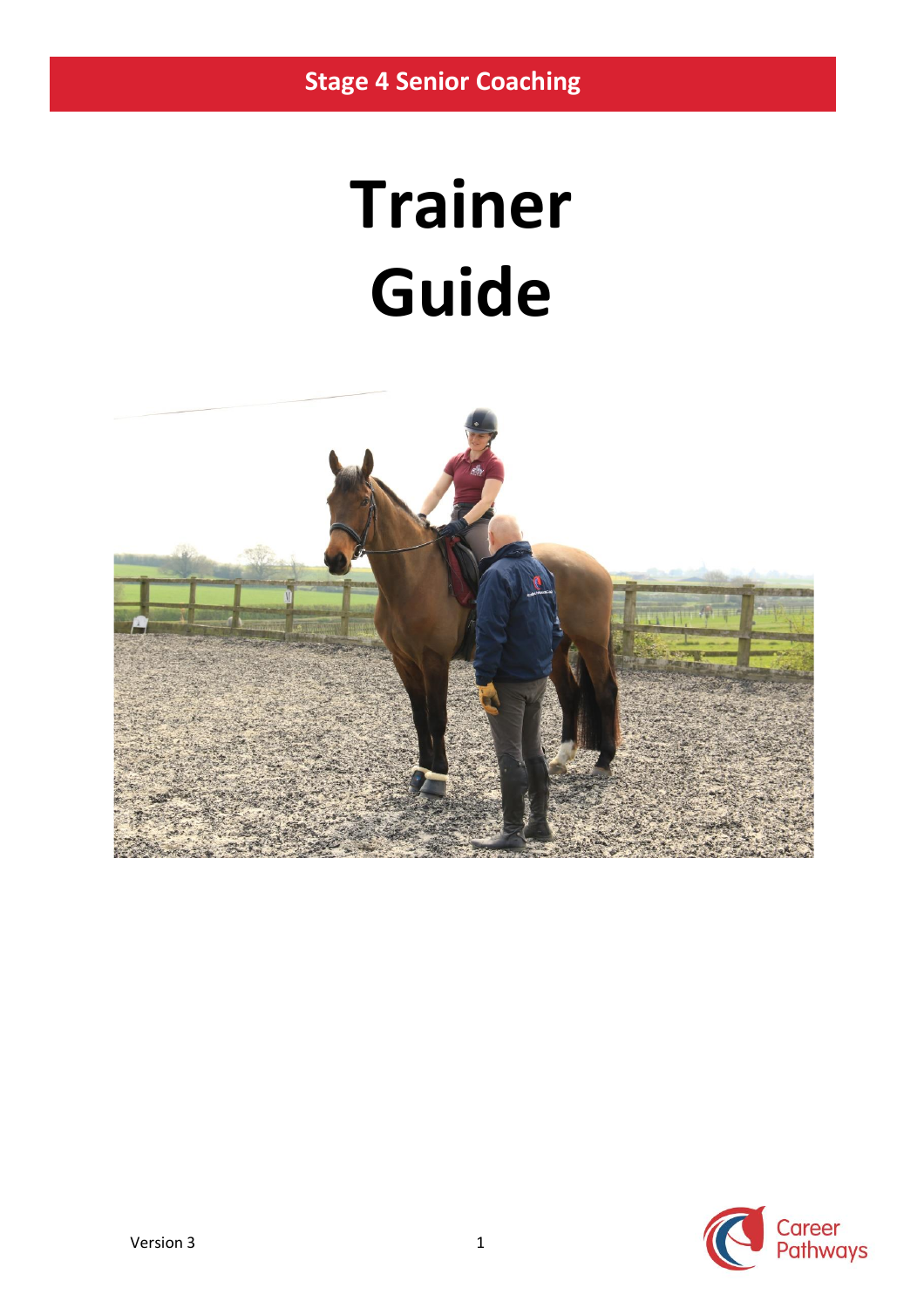#### **INTRODUCTION**

This trainer guide has been designed to support you as you train and support learners and sign-off the skills record for the following units: Unit 7: Stage 4 Senior Coaching Eventing Unit 8: Stage 4 Senior Coaching Dressage Unit 9: Stage 4 Senior Coaching Show Jumping

Your role as a trainer is to ensure learners are competent with all criteria in the syllabus. Your training should cover the complete specification. Learners should also be encouraged to self-study, practice and gain work experience to be able to draw down answers from their own experiences. You also have responsibility to complete the learner's **Ready for Assessment** and **Trainer Endorsement** forms within the learner's skills record. You and the learner should ensure sufficient time to complete these before the learner's assessment. We strongly recommend the learner's skills record is completed before the learner books their assessment. The learner should have their own skills record for you to sign. If you would like a skills record for your own reference, a copy can be downloaded for free from our website [\(https://pathways.bhs.org.uk/resource-hub/skills-record/\)](https://pathways.bhs.org.uk/resource-hub/skills-record/), or you can purchase a hard-copy for £5 by calling the Education Team. We recommend that you keep a record of learners that you have signed off and the applicable date for your own records.

#### **LEARNERS ARE REQUIRED TO TAKE THEIR COMPLETED SKILLS RECORD TO THEIR ASSESSMENT.**

Failure to do so may result with the learner not being able to sit the assessment.

In order to sign-off the skills record at this level, you need to:

- Be an Accredited Professional Coach or Accredited Professional Centre Coach
- Have achieved a BHS Performance Coaching qualification (for example, Senior Coach). Please note, you can only sign off a **Trainer Endorsement** or **Ready for Assessment** within the discipline you hold a BHS qualification for (if you have achieved the Senior Coach you can sign off all coaching parts of the skills record. If you have achieved a show jumping or dressage coaching unit you can sign off any dressage or show jumping related **Trainer Endorsements** or **Ready for Assessment**)
- Have a thorough knowledge of the revised assessment process (preferably having completed a conference call to confirm standards and procedure).

You will need to be able to:

- Recognise when the learner is at Stage 4 level
- Have a thorough knowledge of the breadth and depth of the current Stage 4 Senior Coaching assessment criteria
- Understand the expectations of industry requirements
- Differentiate between skills record sign-off requirements
	- o Ready for assessment the learner is sufficiently of the level to be presented for assessment (these learning outcomes are shaded grey in this guide)
	- o Trainer endorsement the criteria is required to be signed off by the trainer prior to the assessment day. On the assessment day the learner will be required to undertake a viva (verbal check of knowledge) with the assessor selecting criteria at random to confirm thorough understanding.
- Understand the differences in the relevant command verbs as part of the assessment criteria.

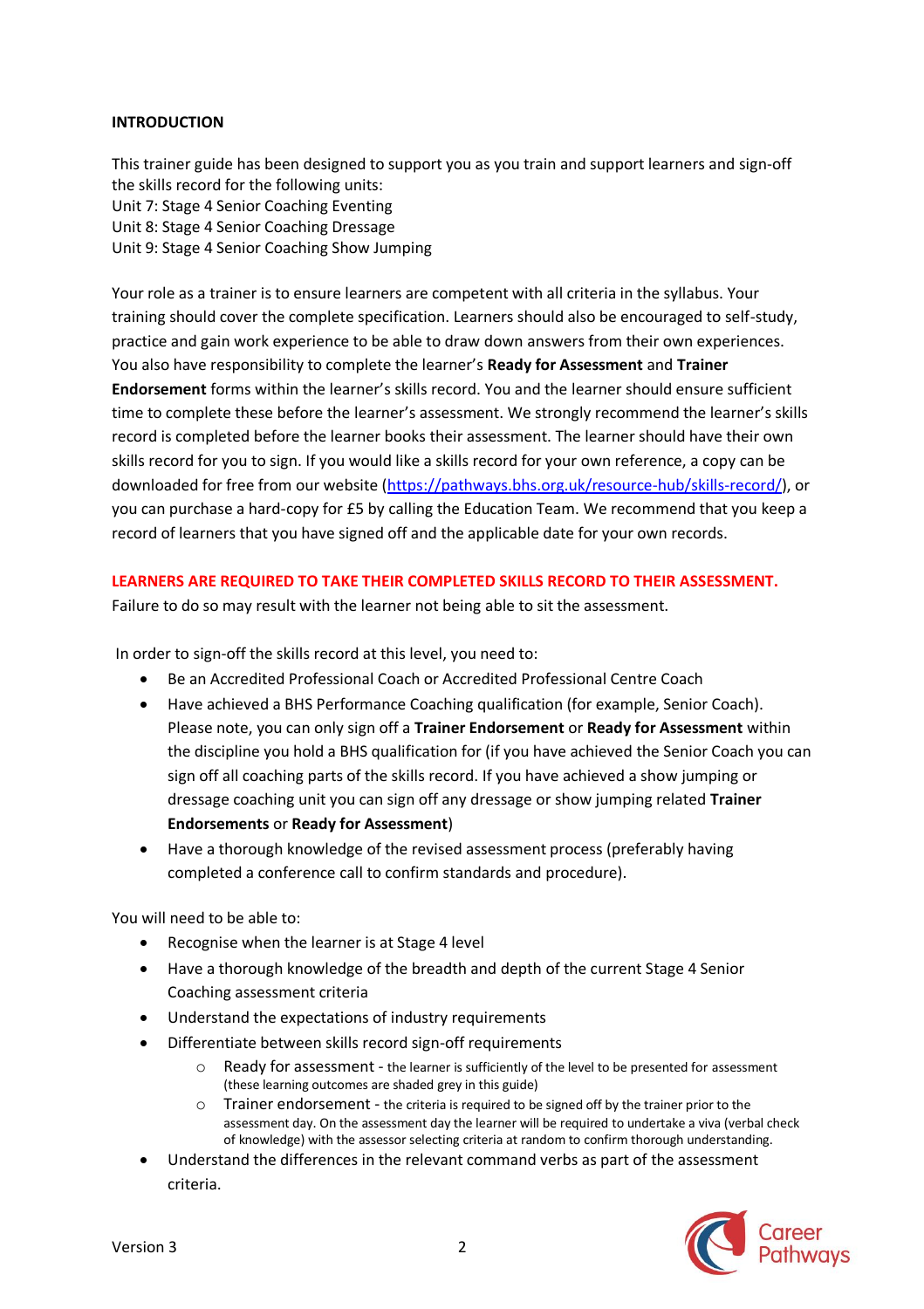#### **COMPLETING THE SKILLS RECORD**

If you meet the above criteria you can sign off the learner's skills record. With either a **Ready for Assessment** or **Trainer Endorsement**, these can be signed off in stages on a continuous basis. Within the **Trainer Endorsement** forms you will note the 'date achieved' for each learning outcome within the form, and also add any feedback for the learner should you wish.

#### **COMMAND VERBS**

Below is a list of the commonly used command verbs used throughout the Stage 4 units, and their meaning.

| <b>Verb</b>        | The learner will be able to:                                                              |
|--------------------|-------------------------------------------------------------------------------------------|
| Analyse            | Break down a complex topic into simpler parts, exploring patterns and explaining          |
|                    | significance. Could be strengths, weaknesses, conclusions and often paired with making    |
|                    | recommendations.                                                                          |
| <b>Assess</b>      | Consider several options or arguments and weigh them up to come to a conclusion about     |
|                    | their effectiveness or validity. Similar to evaluate, though can be without the measure.  |
| Compare            | Identify similarities and differences of the topic.                                       |
| <b>Demonstrate</b> | Carry out particular activity or skill showing awareness and understanding.               |
| <b>Describe</b>    | Paint a picture in words. Give a full description including details of all the relevant   |
|                    | features.                                                                                 |
| Evaluate           | Examine the strengths and weaknesses and judge the merits of particular perspectives to   |
|                    | come to a conclusion about their success/importance/worth. Evaluation is often against    |
|                    | a measure or value.                                                                       |
| <b>Explain</b>     | Give logical reasons to support a view.                                                   |
| <b>Justify</b>     | Give reasons why something is valid. This might reasonably involve discussing and         |
|                    | discounting some views or actions. Each view or option will have positives and negatives, |
|                    | but the positives should outweigh the negatives.                                          |

#### **TOTAL QUALIFICATION TIME (TQT)**

The BHS specifies a total number of hours that it is estimated an average learner will take to complete a qualification: this is the Total Qualification Time (TQT). Within TQT, the BHS identifies the number of Guided Learning Hours (GLH) that we estimate a trainer might provide. Guided learning means activities such as lessons, tutorials, online instruction, supervised study and giving feedback on performance. Guided learning includes the time required for learners to complete assessment. In addition to guided learning, other suggested learning will include private study and preparation for assessment such as preparatory reading, revision and independent research. The thoroughness of their training, which should consist of considerable experience backed up by knowledge, is a vital aspect.

BHS Stage 4 qualifications have been designed around the number of hours of guided learning expected for the average learner (eg, at Stage 3 level working towards Stage 4). It is important to note that this is a guide. Each learner you train will have a different level of experience and learn at a different pace and may need more or less of the GLH advised.

GLH and suggested learning hours is indicated for each learning outcome within this guide. The TQT will vary depending on the combination of units required for each of the qualifications available within the Stage 4 career pathways.

#### **STAGE 4 QUALIFICATION STRUCTURE**

There are several career pathways to follow within the Stage 4 suite of qualifications.

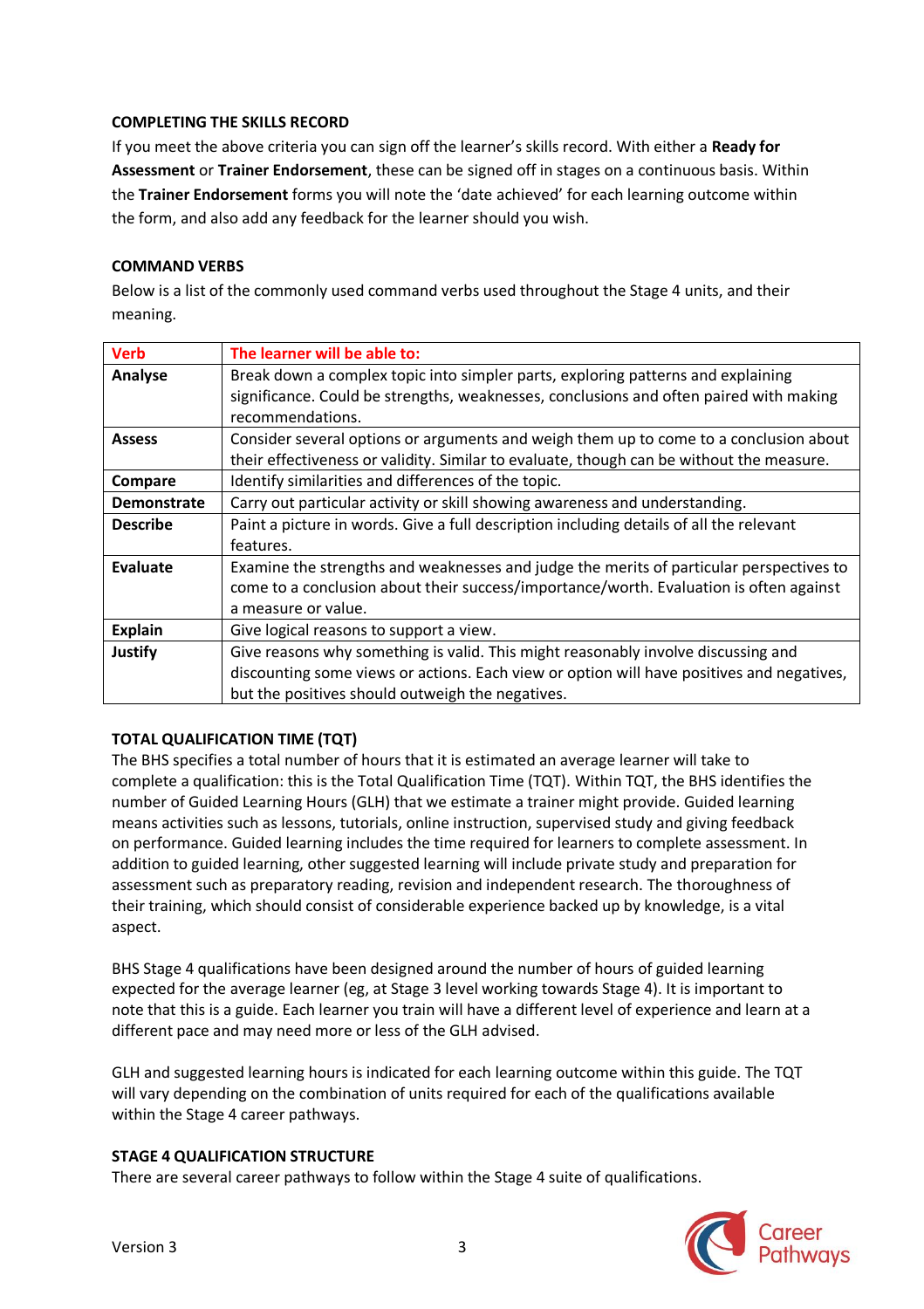The qualifications within the suite are:

- Stage 4 Senior Yard Manager
- Stage 4 Senior Yard Manager with Riding
- Stage 4 Senior Eventing Coach
- Stage 4 Senior Dressage Coach
- Stage 4 Senior Show Jumping Coach

Each qualification comprises of a combination of compulsory and optional units.

This table shows an overview of the qualifications at Stage 4 and the units required for the achievement of each qualification.

| C - Compulsory units<br>O - Optional units                      | <b>STAGE 4</b><br><b>SENIOR</b><br><b>YARD</b><br><b>MANAGER</b> | <b>STAGE 4</b><br><b>SENIOR</b><br><b>YARD</b><br><b>MANAGER</b><br><b>WITH</b><br><b>RIDING*</b> | <b>STAGE 4</b><br><b>SENIOR</b><br><b>EVENTING</b><br><b>COACH**</b> | <b>STAGE 4</b><br><b>SENIOR</b><br><b>DRESSAGE</b><br><b>COACH **</b> | <b>STAGE 4</b><br><b>SENIOR</b><br><b>SHOW</b><br><b>JUMPING</b><br><b>COACH**</b> |
|-----------------------------------------------------------------|------------------------------------------------------------------|---------------------------------------------------------------------------------------------------|----------------------------------------------------------------------|-----------------------------------------------------------------------|------------------------------------------------------------------------------------|
| Unit 1. Stage 4 Senior Care                                     | C                                                                | C                                                                                                 | C                                                                    | C                                                                     | C                                                                                  |
| Unit 2. Stage 4 Senior<br>Management                            | Ċ                                                                | c                                                                                                 | c                                                                    | C                                                                     | C                                                                                  |
| Unit 3. Stage 4 Senior Lunge                                    |                                                                  | c                                                                                                 | c                                                                    | C                                                                     | C                                                                                  |
| Unit 4. Stage 4 Senior Ride for<br><b>Training Eventing</b>     |                                                                  | Ο                                                                                                 | Ο                                                                    | Ο                                                                     | Ο                                                                                  |
| Unit 5. Stage 4 Senior Ride for<br><b>Training Dressage</b>     |                                                                  | Ο                                                                                                 | Ο                                                                    | Ο                                                                     |                                                                                    |
| Unit 6. Stage 4 Senior Ride for<br><b>Training Show Jumping</b> |                                                                  | О                                                                                                 | Ο                                                                    |                                                                       | Ο                                                                                  |
| Unit 7. Stage 4 Senior<br><b>Coaching Eventing</b>              |                                                                  |                                                                                                   | c                                                                    |                                                                       |                                                                                    |
| Unit 8. Stage 4 Senior<br><b>Coaching Dressage</b>              |                                                                  |                                                                                                   |                                                                      | С                                                                     |                                                                                    |
| Unit 9. Stage 4 Senior<br><b>Coaching Show Jumping</b>          |                                                                  |                                                                                                   |                                                                      |                                                                       | c                                                                                  |

\* Achievement of the Stage 4 Senior Yard Manager with Riding requires completion of the three compulsory units and one optional unit.

\*\* Achievement of Stage 4 Senior Coach qualifications require completion of the four compulsory units and one optional unit

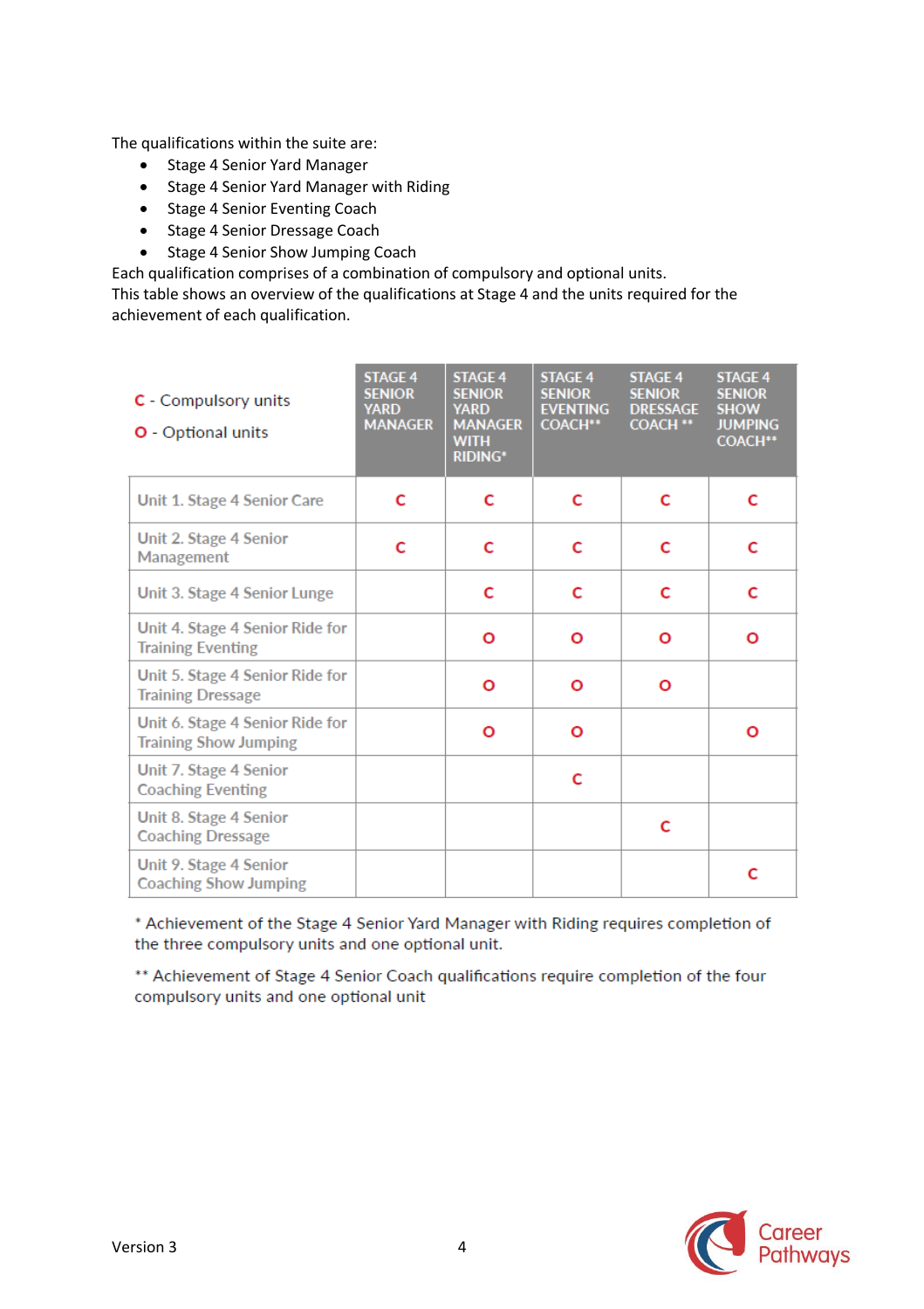#### **LEARNING OUTCOME COMBINATIONS**

This trainer guide covers all the learning outcomes required for all three Stage 4 Senior Coaching units. Not all learning outcomes are required to be completed for each unit. The table below outlines the learning outcomes required to be completed for each unit.

|                                                                                                             | <b>UNIT</b>                                    |                                                |                                                    |
|-------------------------------------------------------------------------------------------------------------|------------------------------------------------|------------------------------------------------|----------------------------------------------------|
| <b>LEARNING OUTCOME</b>                                                                                     | Unit 7: Stage 4<br>Senior Coaching<br>Eventing | Unit 8: Stage 4<br>Senior Coaching<br>Dressage | Unit 9: Stage 4<br>Senior Coaching<br>Show Jumping |
| LO1. Understand how to coach                                                                                | ✓                                              | ✓                                              | ✓                                                  |
| LO2. Be able to coach safely                                                                                | ✓                                              | ✓                                              |                                                    |
| LO3. Be able to communicate effectively whilst<br>coaching                                                  | ✓                                              | ✓                                              | ✓                                                  |
| LO4. Be able to coach a rider on the lunge                                                                  | ✓                                              | ✓                                              |                                                    |
| LO5. Be able to coach a group of riders using poles                                                         |                                                | ✓                                              |                                                    |
| LO6. Be able to coach a group of riders over fences<br>up to 1m (3ft 3ins)                                  | ✓                                              |                                                |                                                    |
| LO7. Be able to coach a private show jumping<br>lesson in preparation for a 1.10m (3ft 7ins)<br>competition |                                                |                                                | ✓                                                  |
| LO8. Be able to coach a semi private lesson using<br>grid work or related fences up to 1m (3ft 3ins)        |                                                |                                                | ✓                                                  |
| LO9. Be able to coach a private dressage lesson at<br>Elementary level                                      | ✓                                              | ✓                                              |                                                    |
| LO10. Be able to coach a semi private arena<br>eventing lesson over fences up to 1.10m (3ft 7ins)           | ✓                                              |                                                |                                                    |
| LO11. Be able to coach a semi private dressage<br>lesson at Novice Level                                    |                                                |                                                |                                                    |

#### **GENERAL GUIDANCE FOR THE COACHING ASSESSMENTS**

Learners will be required to assess the horse and rider partnership and be able to coach to develop the partnership utilising suitable exercises. It is not compulsory to bring session plans to the assessment, however it should be clear that they are working to a plan with structure within their sessions.

Health and safety is important in all sessions and the area, tack, equipment and exercises should be considered in all sessions.

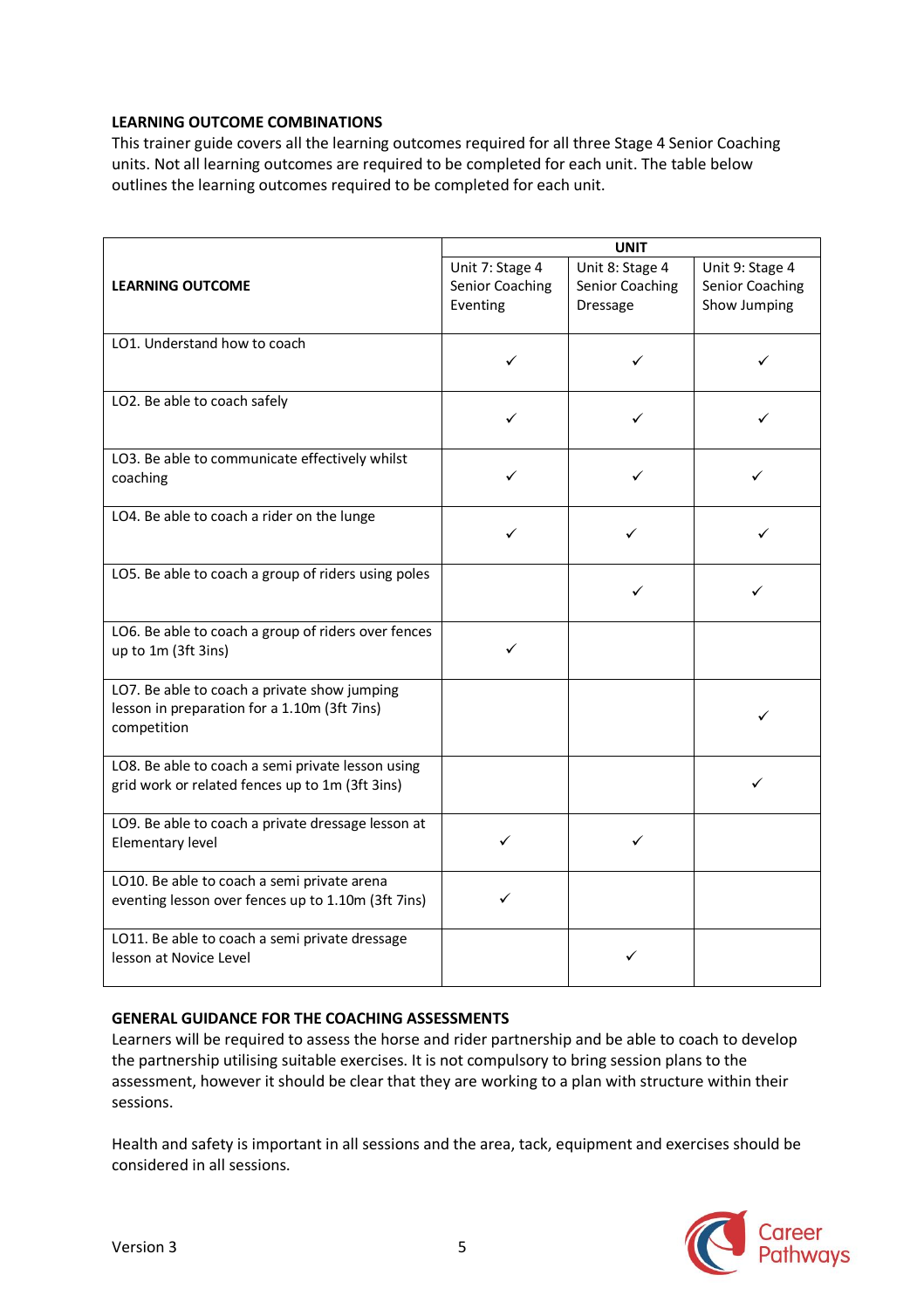The learner will be expected to offer feedback to the riders and clear communication skills demonstrated through all sessions. A good rapport should be established early on in the sessions to get the best from the horses and riders. The learner will also have short discussions with the assessor after each session and provide an evaluation of the session and their own performance.

Please ensure you and the learner are aware of the current dress code for BHS assessments: <https://pathways.bhs.org.uk/resource-hub/forms-and-guidance/dress-guidance/>

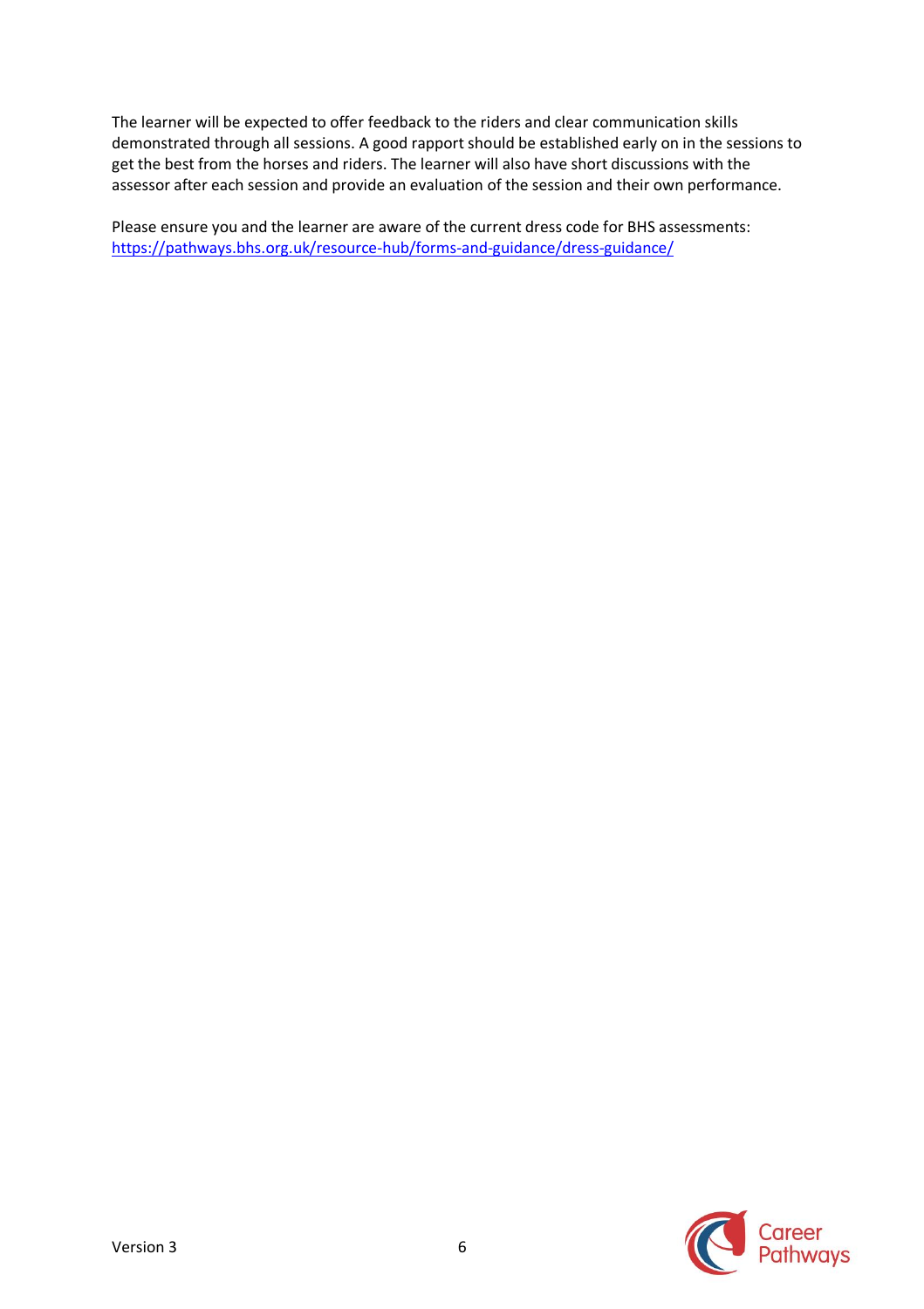## **LO1. Understand how to coach**

(Trainer Endorsement) **GLH 5; Self-guided study 3**

- *This learning outcome is assessed by the trainer. The learner's skills record should be signed off when the trainer is confident that the learner has met the demand of all the assessment criteria*
- *Ensure the 'Trainer Endorsement' form in the learner's skills record is completed before the assessment day; this records that an assessment with the trainer has taken place*
- *The learner will be assessed in detail on one or more assessment criteria through a 'viva' process with the assessor on the day to clarify competence.*

| Assessment                     | Guidance on level and depth of subject content                                        |
|--------------------------------|---------------------------------------------------------------------------------------|
| criteria                       |                                                                                       |
| 1.1 Explain<br>techniques used | The learner should be able to explain the following coaching techniques:              |
| in coaching                    | Behaviour management<br>٠                                                             |
|                                | Mentoring<br>$\bullet$                                                                |
|                                | Methods of evaluating performance                                                     |
|                                | Motivational techniques<br>$\bullet$                                                  |
|                                | Profiling<br>$\bullet$                                                                |
|                                | Goal setting<br>٠                                                                     |
|                                | Annual development plan<br>$\bullet$                                                  |
|                                | <b>Example depth and level of knowledge</b>                                           |
|                                | <b>Goal setting:</b>                                                                  |
|                                | Goals need to be strategic and well planned to allow a short, medium and<br>$\bullet$ |
|                                | long-term plan to be developed. Short-term: four to eight weeks. Medium-              |
|                                | term: two to six months. Long-term: six months to one year or more                    |
|                                | There may be several people that should be considered or consulted when<br>٠          |
|                                | goal setting these may include; the rider, partner, horse's owner, sponsor,           |
|                                | parents, coach, vet and farrier                                                       |
|                                | SMART acronym can be used to set goals                                                |
|                                | Once the goals have been set, they can then be broken down into smaller<br>$\bullet$  |
|                                | targets. The targets and goals then need to be mapped out against other               |
|                                | factors, these may include; farrier and vet appointments, personal fitness            |
|                                | programme, personal commitments or work/school commitments. Once such                 |
|                                | issues have been considered the targets and goals can be set around them              |
|                                | For major goals to be achieved they must be set and worked backwards from.            |
|                                | This will allow a clear vision of education and improvement to take place             |
|                                | Each of the targets set to reach the goals then need a clear plan of work to<br>٠     |
|                                | achieve them. This can take the form of lesson plans, team discussions,               |
|                                | fitness plans for horse and rider and regular meetings                                |
|                                | All plans should be recorded so that they can be used for reference should an         |
|                                | issue occur. These can be used to restructure the work plan to continue               |
|                                | towards the goals set.                                                                |
| 1.2 Explain                    | Factors:                                                                              |
| factors which                  | Learning styles<br>$\bullet$                                                          |
| impact on                      | Personalities<br>٠                                                                    |

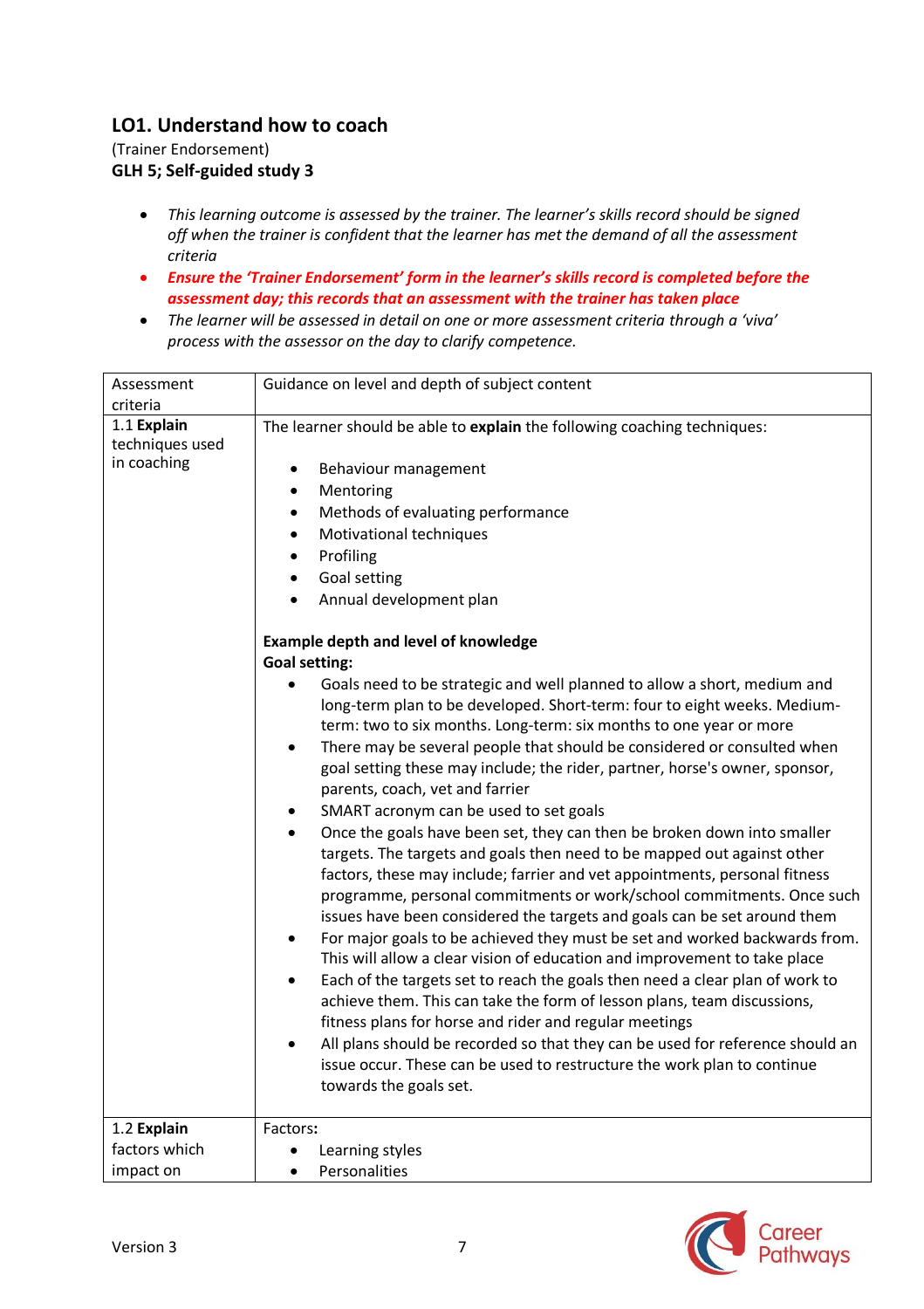| coaching<br>Challenges, learner's mind set<br>$\bullet$<br>approaches<br><b>Equality and diversity</b><br>Environment<br>$\bullet$<br>Long term participant development<br><b>Example depth and level of knowledge</b><br><b>Learning styles:</b><br>We all display a mixture of learning styles, but most of us have a preference for<br>one or two over the others. The main groups are:<br><b>Activists</b> |  |                                                                         |
|----------------------------------------------------------------------------------------------------------------------------------------------------------------------------------------------------------------------------------------------------------------------------------------------------------------------------------------------------------------------------------------------------------------|--|-------------------------------------------------------------------------|
|                                                                                                                                                                                                                                                                                                                                                                                                                |  |                                                                         |
|                                                                                                                                                                                                                                                                                                                                                                                                                |  |                                                                         |
|                                                                                                                                                                                                                                                                                                                                                                                                                |  |                                                                         |
|                                                                                                                                                                                                                                                                                                                                                                                                                |  |                                                                         |
|                                                                                                                                                                                                                                                                                                                                                                                                                |  |                                                                         |
|                                                                                                                                                                                                                                                                                                                                                                                                                |  |                                                                         |
|                                                                                                                                                                                                                                                                                                                                                                                                                |  |                                                                         |
|                                                                                                                                                                                                                                                                                                                                                                                                                |  |                                                                         |
|                                                                                                                                                                                                                                                                                                                                                                                                                |  |                                                                         |
|                                                                                                                                                                                                                                                                                                                                                                                                                |  |                                                                         |
|                                                                                                                                                                                                                                                                                                                                                                                                                |  | They learn best when they are involved in new experiences, problems and |
| opportunities.                                                                                                                                                                                                                                                                                                                                                                                                 |  |                                                                         |
| They learn less when they have to listen to lectures or long explanations,                                                                                                                                                                                                                                                                                                                                     |  |                                                                         |
| reading, writing or thinking on their own.                                                                                                                                                                                                                                                                                                                                                                     |  |                                                                         |
| <b>Reflectors</b>                                                                                                                                                                                                                                                                                                                                                                                              |  |                                                                         |
| They learn best when they can observe, review what has happened and think                                                                                                                                                                                                                                                                                                                                      |  |                                                                         |
| about what they have learned.                                                                                                                                                                                                                                                                                                                                                                                  |  |                                                                         |
| They learn less when they act as leader, have little time to prepare, rushed or                                                                                                                                                                                                                                                                                                                                |  |                                                                         |
| feel 'thrown in at the deep end'.                                                                                                                                                                                                                                                                                                                                                                              |  |                                                                         |
| <b>Theorists</b>                                                                                                                                                                                                                                                                                                                                                                                               |  |                                                                         |
| They learn best when they are put in complex situations where they have to                                                                                                                                                                                                                                                                                                                                     |  |                                                                         |
| use their skills and knowledge. They like to question and understand ideas                                                                                                                                                                                                                                                                                                                                     |  |                                                                         |
| behind theories.                                                                                                                                                                                                                                                                                                                                                                                               |  |                                                                         |
| They learn less when the activity is unstructured or without knowing the                                                                                                                                                                                                                                                                                                                                       |  |                                                                         |
| principles or concepts involved.                                                                                                                                                                                                                                                                                                                                                                               |  |                                                                         |
| <b>Pragmatists</b>                                                                                                                                                                                                                                                                                                                                                                                             |  |                                                                         |
| They learn best when they have the chance to try out techniques with                                                                                                                                                                                                                                                                                                                                           |  |                                                                         |
| feedback, or shown techniques with obvious advantages (e.g. saving time).                                                                                                                                                                                                                                                                                                                                      |  |                                                                         |
| They learn less when there is no obvious or immediate benefit they can                                                                                                                                                                                                                                                                                                                                         |  |                                                                         |
| recognise or when there is no practice or guidelines on how to do it.                                                                                                                                                                                                                                                                                                                                          |  |                                                                         |
| In addition we all also have another set of learning preferences based on how we                                                                                                                                                                                                                                                                                                                               |  |                                                                         |
| like to receive new information. These are:                                                                                                                                                                                                                                                                                                                                                                    |  |                                                                         |
| Visual Learners - learn best through demonstrations and diagrams                                                                                                                                                                                                                                                                                                                                               |  |                                                                         |
| Auditory Learners - learn best through explanations                                                                                                                                                                                                                                                                                                                                                            |  |                                                                         |
| Kinaesthetic Learners - learn best through demonstrations and practising                                                                                                                                                                                                                                                                                                                                       |  |                                                                         |
|                                                                                                                                                                                                                                                                                                                                                                                                                |  |                                                                         |
| Identifying a client or student's preferred learning style is beneficial so that you can                                                                                                                                                                                                                                                                                                                       |  |                                                                         |
| tailor coaching sessions to suit the individual.                                                                                                                                                                                                                                                                                                                                                               |  |                                                                         |

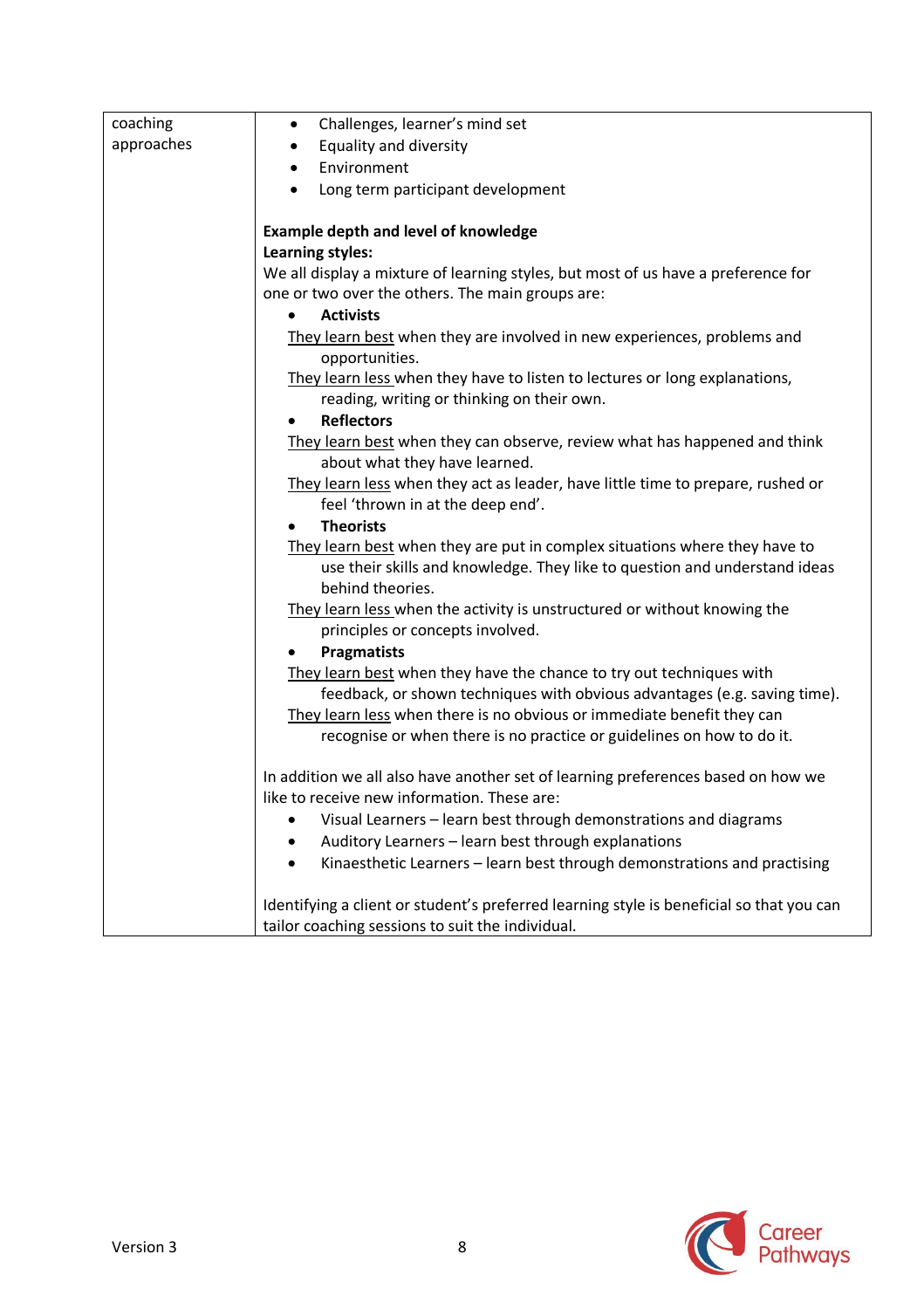## **LO2. Be able to coach safely**

(Ready for Assessment) **GLH 3; Self-guided study 4**

- *This learning outcome is assessed on the assessment day*
- *The learner will be ready to take the assessment when they can demonstrate to the trainer all the skills and knowledge as outlined in the assessment criteria listed below*
- *Ensure the 'Ready for Assessment' form in the learner's skills record is completed before the assessment day; this records the learner is of sufficient level to sit the assessment. This does not mean they will necessarily be successful in passing the assessment on the day.*

| Assessment<br>criteria                                                          | Guidance on level and depth of subject content                                                                                                                                                                                                                                                                                                                                                                           |
|---------------------------------------------------------------------------------|--------------------------------------------------------------------------------------------------------------------------------------------------------------------------------------------------------------------------------------------------------------------------------------------------------------------------------------------------------------------------------------------------------------------------|
| 2.1 Maintain the<br>health, safety and<br>welfare of self,<br>horses and riders | The learner must risk assess for each coaching session to include:<br><b>Hazards</b><br>$\bullet$<br>Control measures<br>$\bullet$<br>The learner must demonstrate safe coaching in all sessions, including<br>consideration of:<br>Riding area and surfaces<br>$\bullet$<br>Equipment<br>$\bullet$<br>Tack, including balance and suitability of saddle<br>$\bullet$<br>Suitability of horse and exercises<br>$\bullet$ |
|                                                                                 | The learner is not expected to bring or complete a paper risk assessment. But a<br>check of the above is expected, and discussed with the assessor if necessary.<br>Assessment method: Observation and discussion.                                                                                                                                                                                                       |

## **LO3. Be able to communicate effectively whilst coaching**

(Ready for Assessment)

**GLH 2; Self-guided study 8**

- *This learning outcome is assessed on the assessment day*
- *The learner will be ready to take the assessment when they can demonstrate to the trainer all the skills and knowledge as outlined in the assessment criteria listed below*
- *Ensure the 'Ready for Assessment' form in the learner's skills record is completed before the assessment day; this records the learner is of sufficient level to sit the assessment. This does not mean they will necessarily be successful in passing the assessment on the day.*

| Assessment      | Guidance on level and depth of subject content                                                                                                            |
|-----------------|-----------------------------------------------------------------------------------------------------------------------------------------------------------|
| criteria        |                                                                                                                                                           |
| 3.1 Demonstrate | The learner must show effective communication across all four coaching sessions.                                                                          |
| effective       |                                                                                                                                                           |
| communication   | Effective communication skills should be shown through:                                                                                                   |
| skills          | Voice; sufficient volume to be heard but not overbearing<br>$\bullet$                                                                                     |
|                 | Active listening; listens to riders and acts on information received<br>$\bullet$                                                                         |
|                 | Mannerisms; positive and professional<br>$\bullet$                                                                                                        |
|                 | Body language; interested and engaging<br>$\bullet$                                                                                                       |
|                 | Clarity of explanation; easy to follow, specific to the level of rider<br>$\bullet$                                                                       |
|                 | Encouraging and providing feedback; provides feedback to highlight<br>$\bullet$<br>positives outcomes and identify areas for improvement whilst providing |

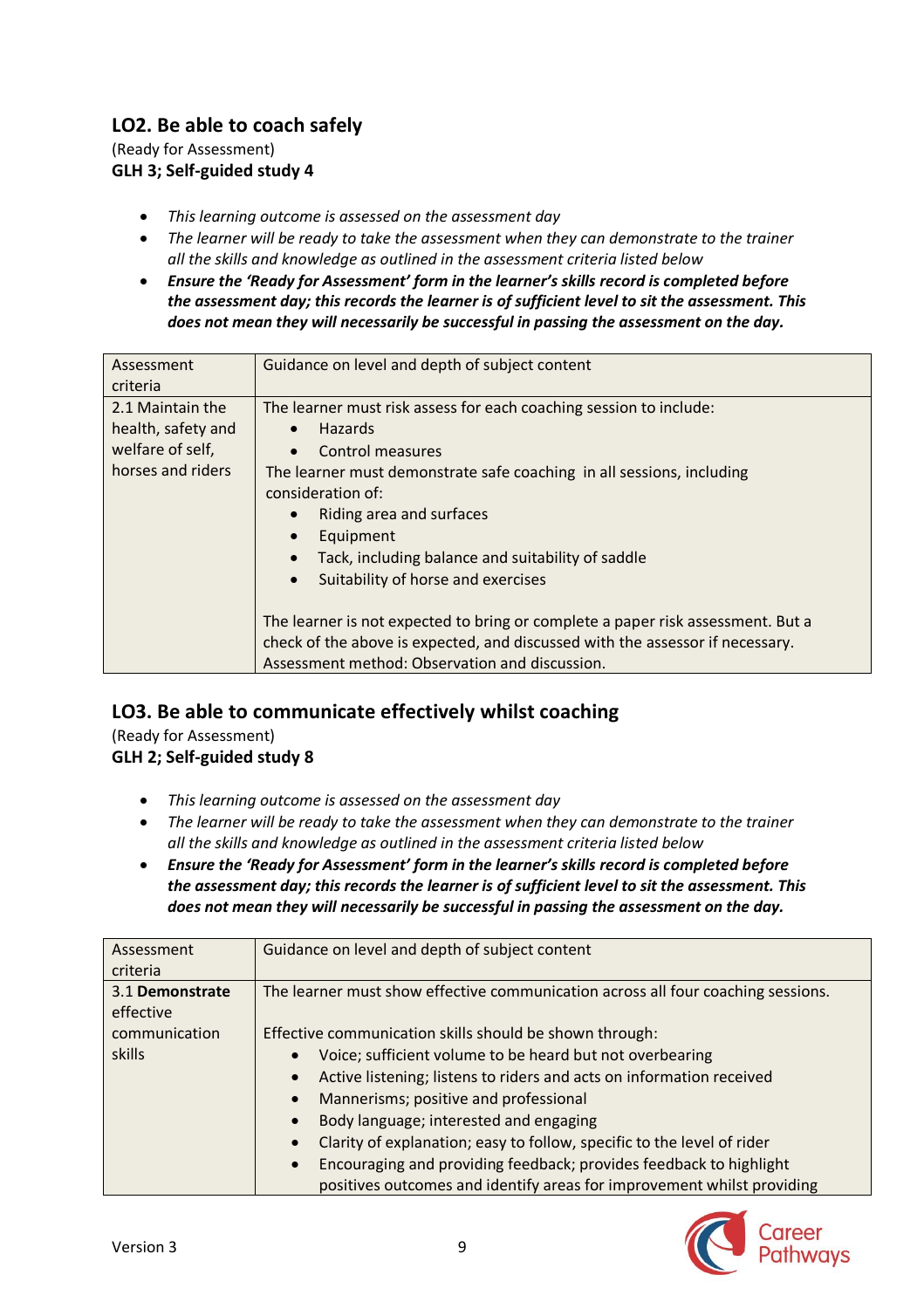| encouraging advice.             |
|---------------------------------|
| Assessment method: Observation. |

## **LO4. Be able to coach a rider on the lunge**

(Ready for Assessment) **GLH 23; Self-guided study 35**

- *This learning outcome is assessed on the assessment day*
- *The learner will be ready to take the assessment when they can demonstrate to the trainer all the skills and knowledge as outlined in the assessment criteria listed below*
- *Ensure the 'Ready for Assessment' form in the learner's skills record is completed before the assessment day; this records the learner is of sufficient level to sit the assessment. This does not mean they will necessarily be successful in passing the assessment on the day.*

| Assessment<br>criteria                                               | Guidance on level and depth of subject content                                                                                                                                                                                |
|----------------------------------------------------------------------|-------------------------------------------------------------------------------------------------------------------------------------------------------------------------------------------------------------------------------|
| 4.1 Explain the<br>benefits for riders<br>of working on the<br>lunge | The learner should be able to explain how lunge sessions can improve the<br>following for the rider:<br><b>Rider position</b><br>Coordination<br><b>Balance</b><br>Core stability<br>$\bullet$<br>Developing feel and empathy |
|                                                                      | Assessment method: Discussion.                                                                                                                                                                                                |
| 4.2 Explain the                                                      | The learner should be able to explain the importance of the following for a lunge                                                                                                                                             |
| requirements of a<br>lunge horse                                     | horse:<br><b>Balance</b><br>$\bullet$<br>Behaviour                                                                                                                                                                            |
|                                                                      | Way of going<br>$\bullet$                                                                                                                                                                                                     |
|                                                                      | Quality and suitability of stride<br>$\bullet$                                                                                                                                                                                |
|                                                                      | Appropriate for level                                                                                                                                                                                                         |
|                                                                      | Assessment method: Discussion.                                                                                                                                                                                                |
| 4.3 Assess the<br>suitability of the<br>horse for lungeing           | Before starting the session the learner should lunge the horse to assess its<br>responsiveness and way of going in preparation for the session. The assessment<br>should include:                                             |
|                                                                      | Walk, trot, canter                                                                                                                                                                                                            |
|                                                                      | Working the horse on both reins                                                                                                                                                                                               |
|                                                                      | Use of side reins<br>$\bullet$                                                                                                                                                                                                |
|                                                                      | Suitability for rider                                                                                                                                                                                                         |
| 4.4 Demonstrate a                                                    | Assessment method: Observation and discussion.<br>The learner should show a good lunge technique throughout the session in order                                                                                              |
| suitable lunge<br>technique                                          | to deliver the lunge lesson effectively and safely.                                                                                                                                                                           |
|                                                                      | Technique to include:                                                                                                                                                                                                         |
|                                                                      | Warming horse up without rider                                                                                                                                                                                                |
|                                                                      | Assessment of the horse                                                                                                                                                                                                       |
|                                                                      | Choice of size of circle                                                                                                                                                                                                      |

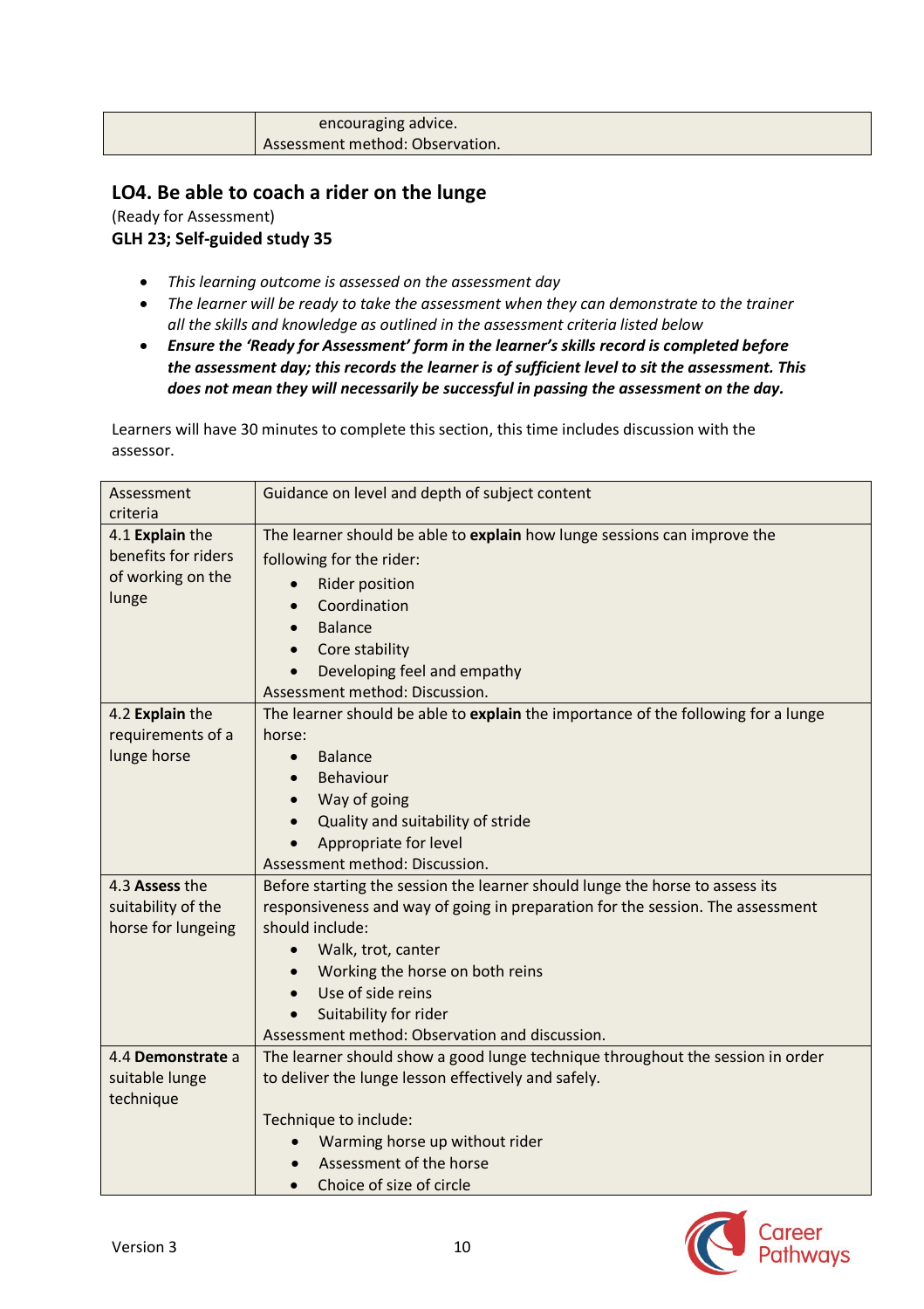|                      | Handling of equipment<br>$\bullet$                                                 |
|----------------------|------------------------------------------------------------------------------------|
|                      | <b>Stance</b>                                                                      |
|                      | Authority                                                                          |
|                      | Voice                                                                              |
|                      | Control                                                                            |
|                      | Method of assessment: Observation.                                                 |
| 4.5 Assess the       | The learner will coach a rider of Stage 3 level.                                   |
| rider's strengths    | The learner should question the rider to assess their experience and the area/s of |
| and areas for        | their riding they would like to develop and then assess the rider and horse which  |
| development          | may include the following:                                                         |
|                      | Rider position                                                                     |
|                      | <b>Balance</b>                                                                     |
|                      | Coordination                                                                       |
|                      | Confidence                                                                         |
|                      | Suitability of horse for rider                                                     |
|                      | Method of assessment: Observation and discussion.                                  |
| 4.6 Plan the session | As a result of rider assessment in 4.5, the learner should:                        |
|                      | Agree aims of session with rider                                                   |
|                      | Justify suitable exercises and chosen work to develop the rider                    |
|                      | This will be a verbal plan, a session plan will not need to be seen.               |
|                      | Method of assessment: Observation                                                  |
| 4.7 Use exercises    | The learner should select exercises that are relevant to the rider and the aims of |
| to improve the       | the session (as discussed in 4.5 and 4.6).                                         |
| rider's position     | Exercises may be chosen to:                                                        |
|                      | <b>Correct positional faults</b>                                                   |
|                      | Develop feel and empathy                                                           |
|                      | Improve balance (may include; work without stirrups/reins)<br>$\bullet$            |
|                      | Improve lower leg security                                                         |
|                      | Method of assessment: Observation.                                                 |
| 4.8 Evaluate the     |                                                                                    |
| effectiveness of the | The learner should be able to evaluate the session. They should discuss which      |
|                      | elements worked well and areas that may not have been as effective, and how these  |
| session              | may be developed.                                                                  |
|                      | <b>Evaluation to include:</b><br>Reflection on content of session                  |
|                      |                                                                                    |
|                      | Logical sequence and timing                                                        |
|                      | Delivery                                                                           |
|                      | Feedback                                                                           |
|                      | Effectiveness of exercises chosen                                                  |
|                      | Identify strategies to improve personal performance                                |
|                      | Assessment method: Discussion.                                                     |
| 4.9 Provide a plan   | The learner should discuss with the assessor a plan for the development of the     |
| for future           | rider, this may include;                                                           |
| development          | Detail of strengths and weaknesses of rider                                        |
|                      | <b>Suggestions for improvement</b>                                                 |
|                      | Action plan including selection of exercises, time frames, goals                   |
|                      | Assessment method: Discussion.                                                     |

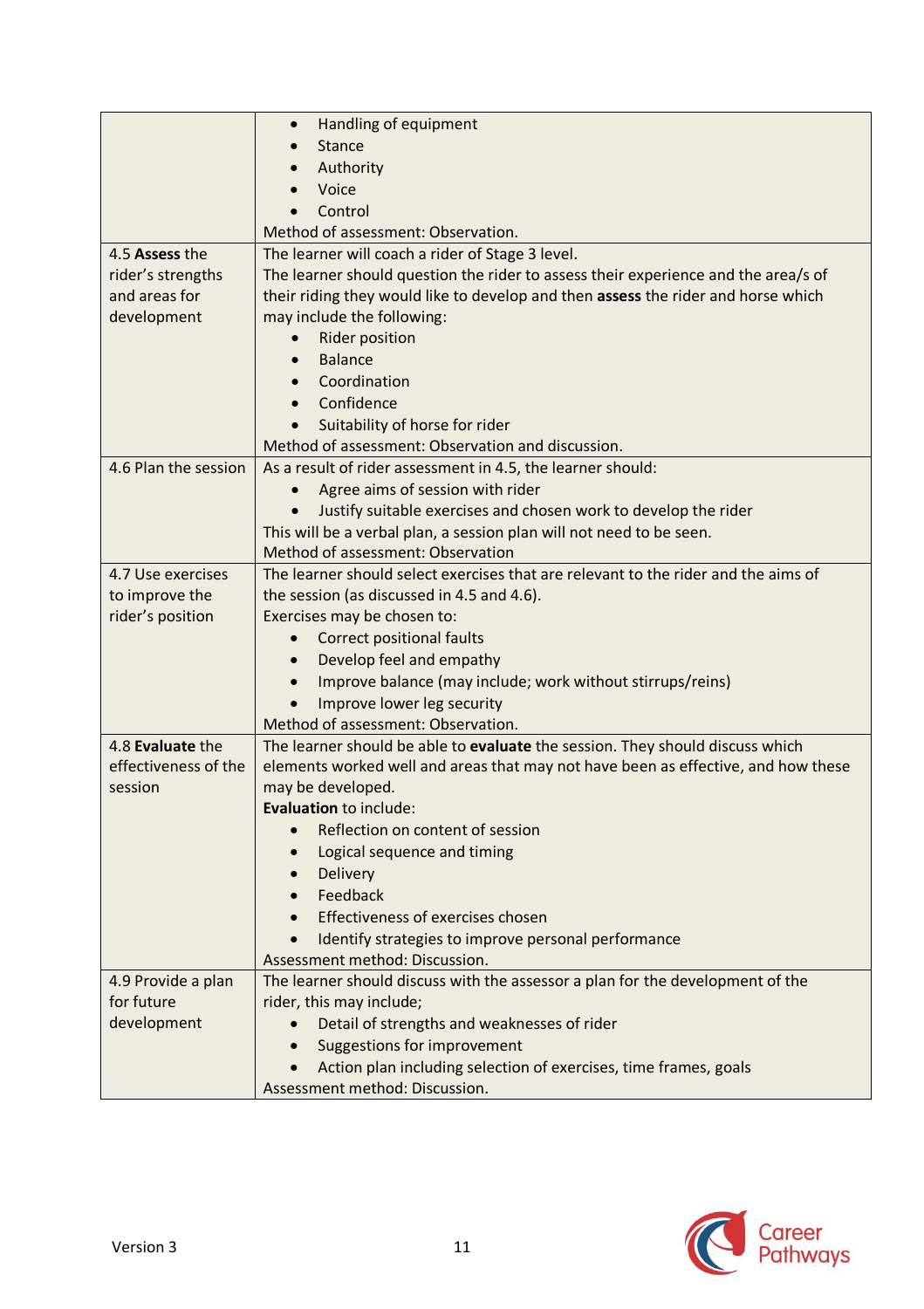## **LO5. Be able to coach a group of riders using poles**

(Ready for Assessment)

#### **GLH 22; Self-guided study 43**

- *This learning outcome is assessed on the assessment day*
- *The learner will be ready to take the assessment when they can demonstrate to the trainer all the skills and knowledge as outlined in the assessment criteria listed below*
- *Ensure the 'Ready for Assessment' form in the learner's skills record is completed before the assessment day; this records the learner is of sufficient level to sit the assessment. This does not mean they will necessarily be successful in passing the assessment on the day.*

| Assessment          | Guidance on level and depth of subject content                                    |
|---------------------|-----------------------------------------------------------------------------------|
| criteria            |                                                                                   |
| 5.1 Assess horse    | The learner will coach a group of 3 or 4 riders of Stage 3 level.                 |
| and rider strengths | The learner should question the riders to assess their experience and areas they  |
| and areas for       | would like to develop and then assess the riders and horses which may include the |
| development         | following:                                                                        |
|                     | Rider position<br>$\bullet$                                                       |
|                     | <b>Balance</b>                                                                    |
|                     | Coordination                                                                      |
|                     | Confidence                                                                        |
|                     | Relationship between horse and rider                                              |
|                     | Method of assessment: Observation and discussion.                                 |
| 5.2 Coach to        | The learner should plan to use pole work exercises. The lesson should be adapted  |
| improve horse and   | as required so exercises are suitable for the group of riders and the areas for   |
| rider ability and   | development (as discussed in 5.1). The lesson may include:                        |
| confidence          | Individual correction and development<br>$\bullet$                                |
|                     | Positional development<br>$\bullet$                                               |
|                     | Develop balance and effectiveness of the rider<br>$\bullet$                       |
|                     | Application of the aids<br>$\bullet$                                              |
|                     | Relevant exercises to develop horse and rider partnership<br>$\bullet$            |
|                     | Transitions<br>$\bullet$                                                          |
|                     | Adjusting stride length<br>$\bullet$                                              |
|                     | <b>School movements</b><br>$\bullet$                                              |
|                     | Work without stirrups<br>$\bullet$                                                |
|                     | Adapting plan as necessary                                                        |
|                     | Method of discussion: Observation.                                                |
| 5.3 Evaluate the    | The learner should be able to evaluate the session. They should discuss which     |
| effectiveness of    | elements worked well and areas that may not have been as effective and how these  |
| the session         | may be developed.                                                                 |
|                     | Evaluation to include:                                                            |
|                     | Reflection on content of session<br>$\bullet$                                     |
|                     | Logical sequence and timing<br>$\bullet$                                          |
|                     | Delivery<br>$\bullet$                                                             |
|                     | Feedback<br>$\bullet$                                                             |
|                     | Effectiveness of exercises chosen                                                 |
|                     | Identify strategies to improve personal performance<br>$\bullet$                  |

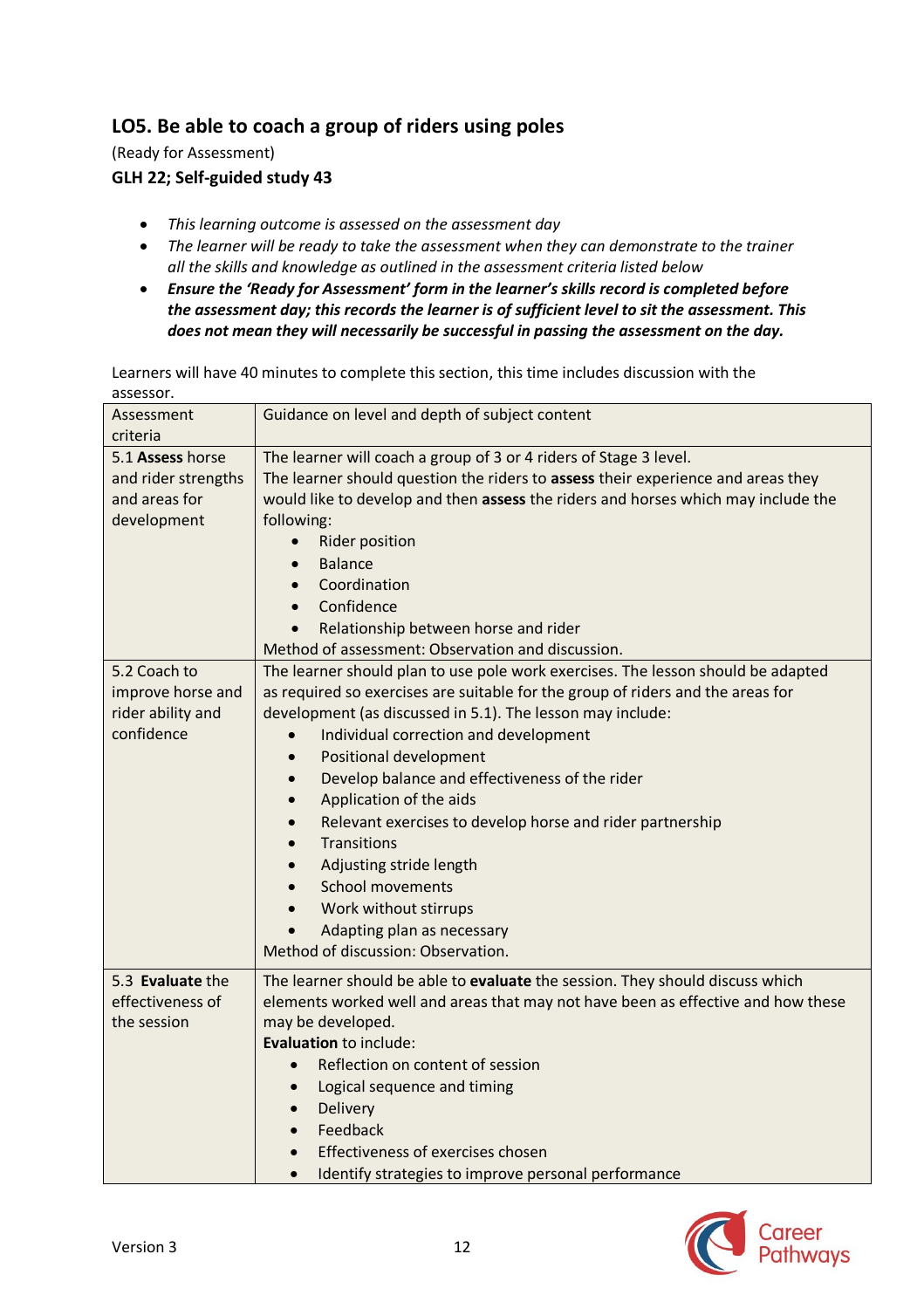| 5.4 Provide a plan | The learner should discuss with the assessor a plan for the development of the |
|--------------------|--------------------------------------------------------------------------------|
| for future         | riders, this may include:                                                      |
| development        | Detail of strengths and weaknesses of riders                                   |
|                    | Suggestions for improvement                                                    |
|                    | Action plan including selection of exercises, time frames, goals               |
|                    | Method of assessment: Discussion.                                              |

## **LO6. Be able to coach a group of riders over fences up to 1m (3ft 3ins)**

(Ready for Assessment) **GLH 22; Self-guided study 43**

- *This learning outcome is assessed on the assessment day*
- *The learner will be ready to take the assessment when they can demonstrate to the trainer all the skills and knowledge as outlined in the assessment criteria listed below*
- *Ensure the 'Ready for Assessment' form in the learner's skills record is completed before the assessment day; this records the learner is of sufficient level to sit the assessment. This does not mean they will necessarily be successful in passing the assessment on the day.*

| Assessment<br>criteria                                                  | Guidance on level and depth of subject content                                                                                                                                                                                                                                                                                                                                                                                                            |
|-------------------------------------------------------------------------|-----------------------------------------------------------------------------------------------------------------------------------------------------------------------------------------------------------------------------------------------------------------------------------------------------------------------------------------------------------------------------------------------------------------------------------------------------------|
| 6.1 Assess horse<br>and rider strengths<br>and areas for<br>development | The learner will coach a group of 3 or 4 riders of Stage 3 level.<br>The learner should question the riders to assess their experience and areas they<br>would like to develop and then assess the riders and horses which may include the<br>following:<br>Rider's underpinning knowledge<br>$\bullet$<br><b>Rider position and effectiveness</b><br>$\bullet$<br>Feel and harmony between horse and rider over fences<br><b>Balance</b><br>Coordination |
|                                                                         | Confidence<br>Horse technique and jumping skills<br>Method of assessment: Observation and discussion.                                                                                                                                                                                                                                                                                                                                                     |
| 6.2 Coach to<br>improve horse and<br>rider ability and                  | Based on the assessment in 6.1, the lesson should be geared towards improvement<br>in the riders and horses, whilst building confidence.                                                                                                                                                                                                                                                                                                                  |
| confidence                                                              | The lesson may include;<br>Individual correction and development<br>Application of the aids<br>Relevant exercises to develop horse and rider partnership<br><b>Transitions</b><br>Independent and related fences<br>Adapting plan as necessary<br>Assessment method: Observation.                                                                                                                                                                         |
| 6.3 Use exercises<br>to improve horse<br>and rider                      | The lesson should be adapted as required so exercises are suitable for the group of<br>riders and the areas for development (as discussed in 6.1). The session may<br>include:                                                                                                                                                                                                                                                                            |

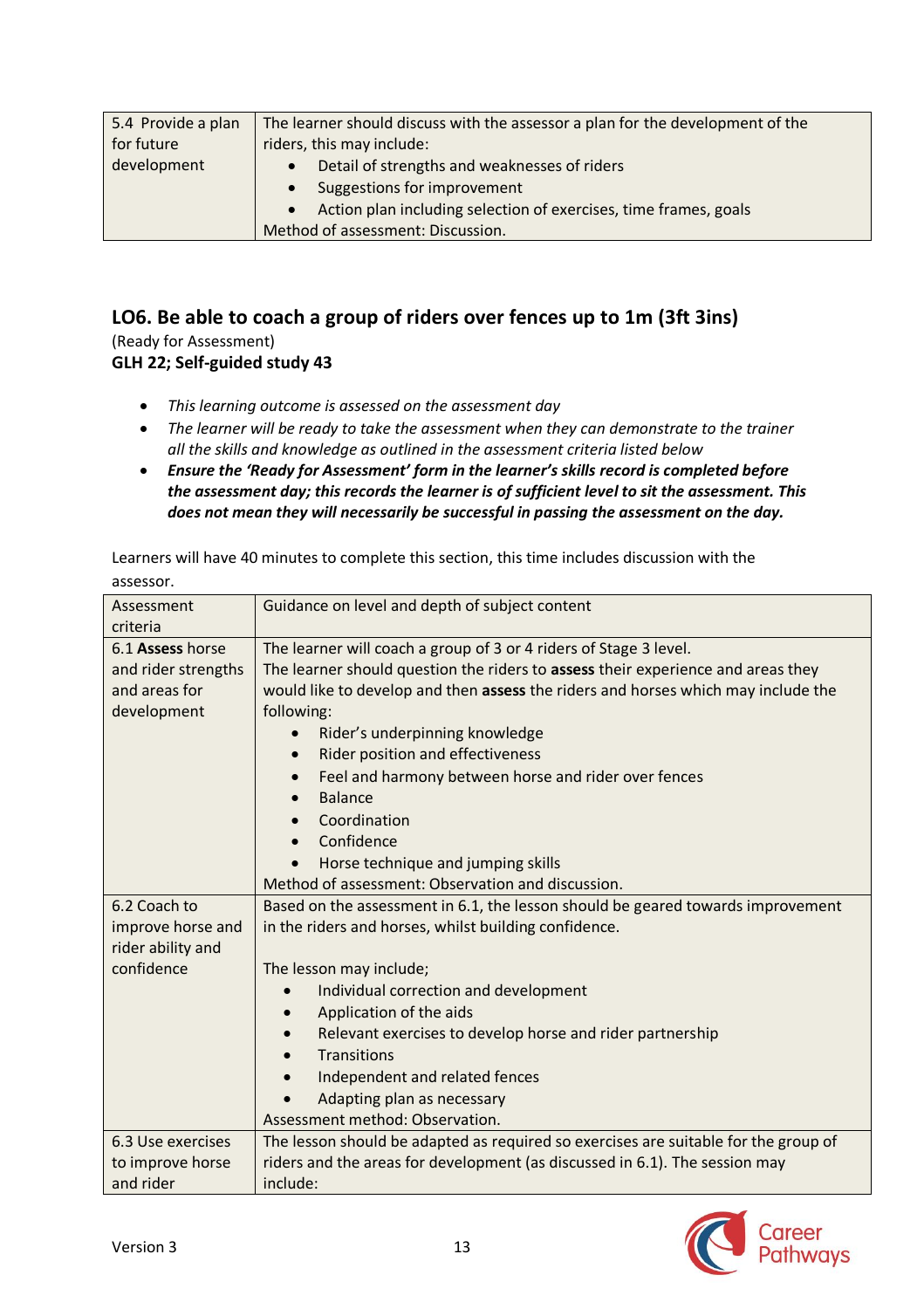| performances       | Positional development<br>$\bullet$                                              |
|--------------------|----------------------------------------------------------------------------------|
|                    | Improvement to the quality of canter                                             |
|                    | Developing balance and effectiveness of the rider                                |
|                    | Improvement in the application of the aids                                       |
|                    |                                                                                  |
|                    | Adjusting stride length                                                          |
|                    | Assessment method: Observation.                                                  |
| 6.4 Evaluate the   | The learner should be able to evaluate the session they have taught, they should |
| effectiveness of   | discuss which elements worked well and areas that may not have been as effective |
| the session        | and how these may be developed.                                                  |
|                    | Evaluation may include:                                                          |
|                    | Reflection on content of session                                                 |
|                    | Logical sequence and timing                                                      |
|                    | Delivery                                                                         |
|                    | Feedback                                                                         |
|                    | Effectiveness of exercises chosen                                                |
|                    | Identify strategies to improve personal performance<br>$\bullet$                 |
|                    | Assessment method: Discussion.                                                   |
| 6.5 Provide a plan | The learner should discuss with the assessor a plan for the development of the   |
| for future         | riders, this may include;                                                        |
| development        | Detail of strengths and weakness of riders<br>$\bullet$                          |
|                    | Suggestions for improvement                                                      |
|                    | Action plan including selection of exercises, time frames, goals                 |
|                    | Assessment method: Discussion.                                                   |

## **LO7. Be able to coach a private show jumping lesson in preparation for a 1.10m (3ft 7ins) competition**

(Ready for Assessment) **GLH 22; Self-guided study 43**

- *This learning outcome is assessed on the assessment day*
- *The learner will be ready to take the assessment when they can demonstrate to the trainer all the skills and knowledge as outlined in the assessment criteria listed below*
- *Ensure the 'Ready for Assessment' form in the learner's skills record is completed before the assessment day; this records the learner is of sufficient level to sit the assessment. This does not mean they will necessarily be successful in passing the assessment on the day.*

| Assessment        | Guidance on level and depth of subject content                                  |
|-------------------|---------------------------------------------------------------------------------|
| criteria          |                                                                                 |
| 7.1 Assess the    | The learner will coach a rider who is working towards competing at 1.10m        |
| horse and rider's | competitions.                                                                   |
| strengths and     | The learner should question the rider to assess their experience and areas they |
| areas for         | would like to develop and then assess the rider and horse which may include the |
| development       | following:                                                                      |
|                   | Rider's under pinning knowledge<br>$\bullet$                                    |
|                   | Rider position and effectiveness                                                |
|                   | • Feel and harmony between horse and rider                                      |

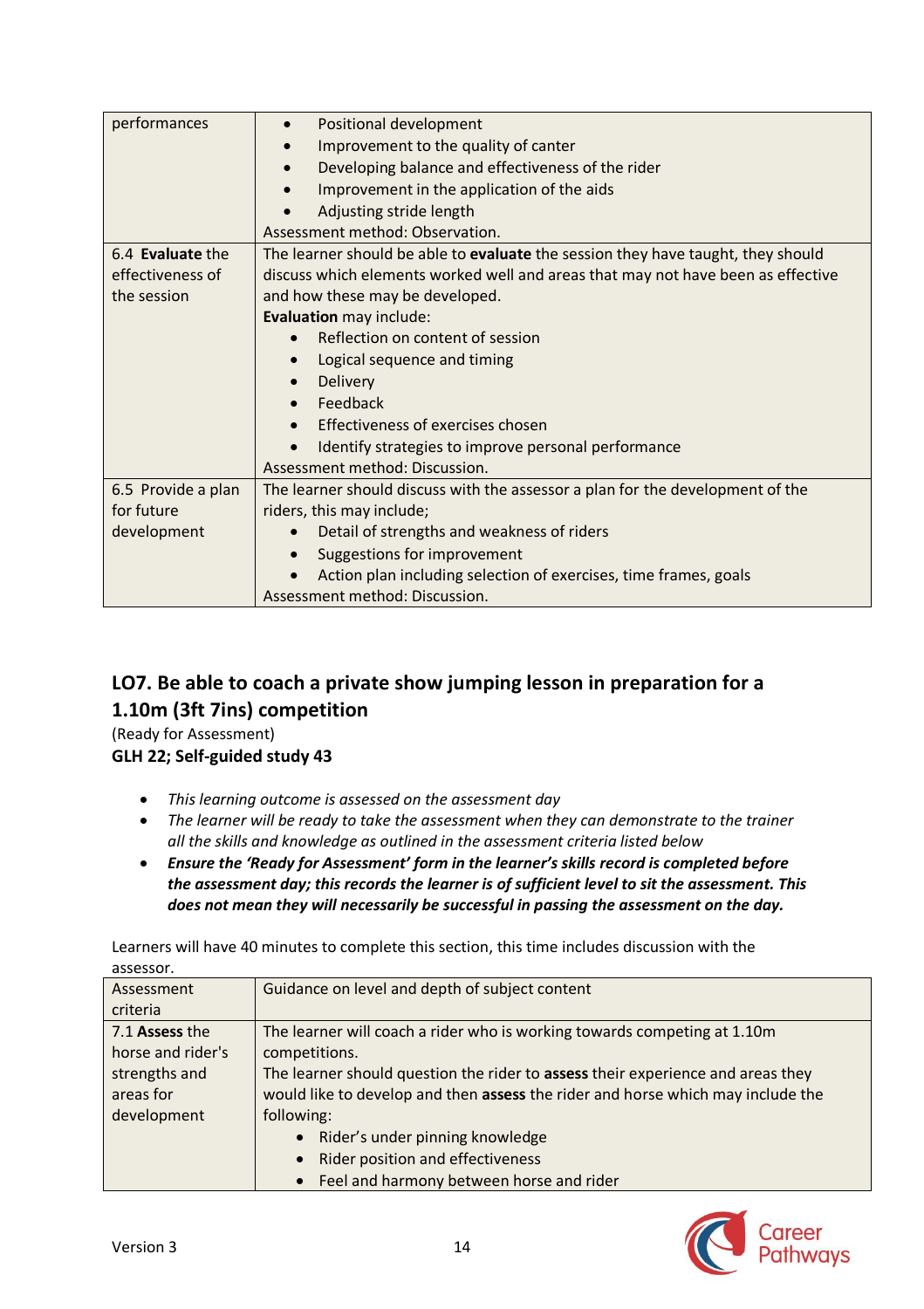|                     | Balance<br>$\bullet$                                                                  |
|---------------------|---------------------------------------------------------------------------------------|
|                     | Coordination                                                                          |
|                     | Confidence<br>$\bullet$                                                               |
|                     | • Horse technique and jumping skills                                                  |
|                     | Assessment method: Observation and discussion.                                        |
| 7.2 Coach to        | Based on the assessment in 7.1, the lesson should be geared towards improvement       |
| improve the rider's | in the rider and/or horse, whilst building confidence. The learner should use         |
| and horse's ability | exercises suitable for the rider and horse. Exercises should result in improvement    |
| and confidence      | of areas identified in 7.1. Plans should be adapted as required to suit the horse and |
|                     | rider.                                                                                |
|                     | The lesson may include:                                                               |
|                     | Correction and development                                                            |
|                     |                                                                                       |
|                     | Application of the aids<br>$\bullet$                                                  |
|                     | Relevant exercises to develop horse and rider partnership                             |
|                     | Positional development                                                                |
|                     | Developing balance and effectiveness of the rider                                     |
|                     | Independent and related fences                                                        |
|                     | <b>Transitions</b>                                                                    |
|                     | Adapting plan as necessary<br>$\bullet$                                               |
|                     | Method of assessment: Observation.                                                    |
| 7.3 Evaluate the    | The learner should be able to evaluate the session, they should discuss which         |
| effectiveness of    | elements worked well and areas that may not have been as effective and how these      |
| the session         | may be developed.                                                                     |
|                     | Evaluation may include:                                                               |
|                     | Reflection on content of session                                                      |
|                     | Logical sequence and timing<br>$\bullet$                                              |
|                     | Delivery<br>$\bullet$                                                                 |
|                     | Feedback<br>$\bullet$                                                                 |
|                     | Effectiveness of exercises chosen<br>$\bullet$                                        |
|                     | Identify strategies to improve personal performance                                   |
|                     | Method of assessment: Discussion.                                                     |
| 7.4 Provide a plan  | The learner should discuss with the assessor a plan for the development of the        |
| for future          | rider, this may include:                                                              |
| development         | • Detail of strengths and weaknesses of riders                                        |
|                     | • Suggestions for improvement                                                         |
|                     | Action plan including selection of exercises, time frames, goals                      |
|                     | Method of assessment: Discussion                                                      |

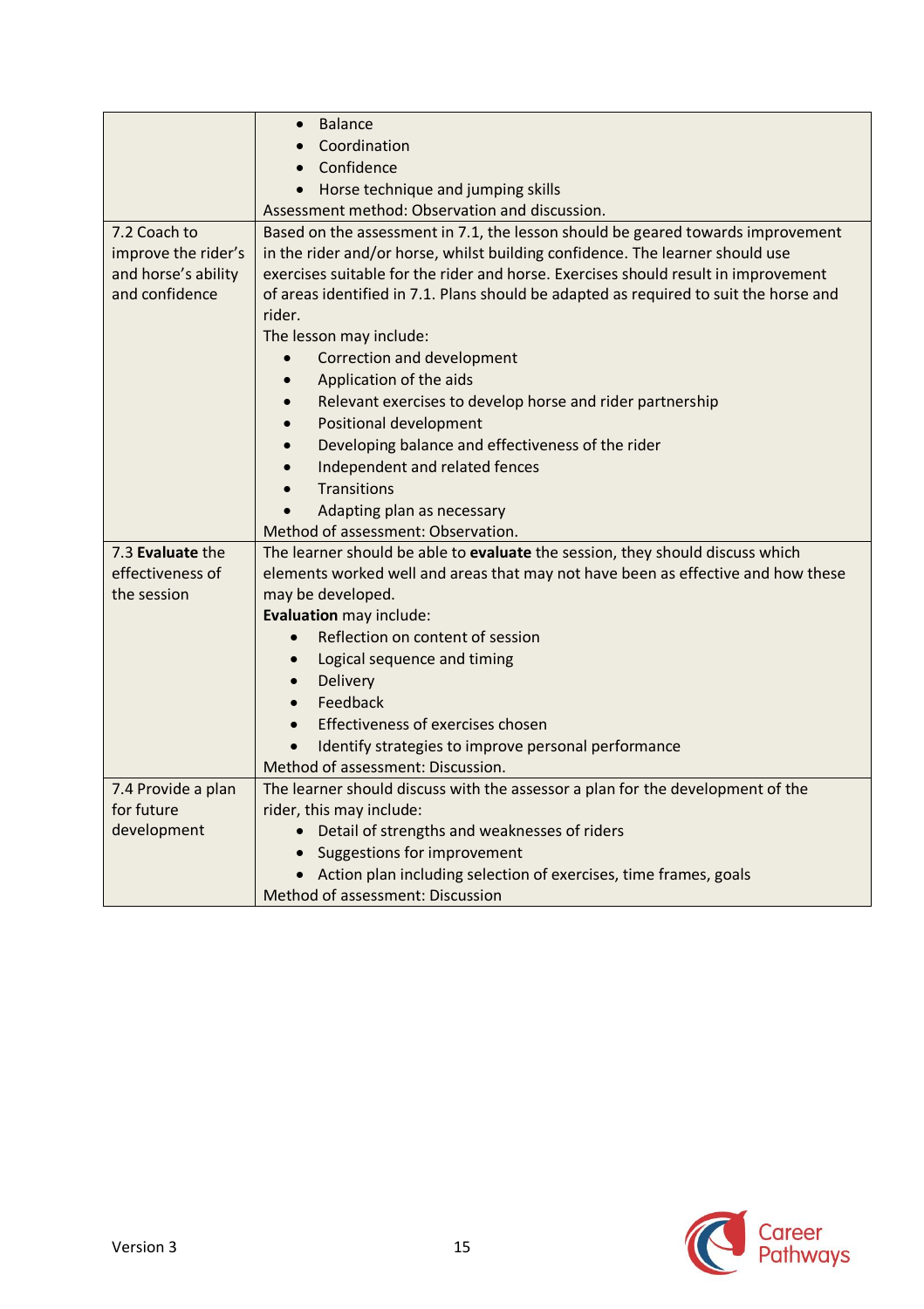## **LO8. Be able to coach a semi private lesson using grid work or related fences up to 1m (3ft 3ins)**

(Ready for Assessment)

## **GLH 22; Self-guided study 43**

- *This learning outcome is assessed on the assessment day*
- *The learner will be ready to take the assessment when they can demonstrate to the trainer all the skills and knowledge as outlined in the assessment criteria listed below*
- *Ensure the 'Ready for Assessment' form in the learner's skills record is completed before the assessment day; this records the learner is of sufficient level to sit the assessment. This does not mean they will necessarily be successful in passing the assessment on the day.*

| Assessment          | Guidance on level and depth of subject content                                        |
|---------------------|---------------------------------------------------------------------------------------|
| criteria            |                                                                                       |
| 8.1 Assess horse    | The learner will coach two riders of Stage 3 level.                                   |
| and rider's         | The learner should question the riders to assess their experience and areas they      |
| strengths and       | would like to develop and then assess the riders and horses which may include the     |
| areas for           | following:                                                                            |
| development         | Rider under pinning knowledge<br>$\bullet$                                            |
|                     | Rider position and effectiveness                                                      |
|                     | <b>Balance</b><br>$\bullet$                                                           |
|                     | Coordination                                                                          |
|                     | • Confidence                                                                          |
|                     | Feel and harmony between horse and rider                                              |
|                     | Horse technique and jumping skills                                                    |
|                     | Method of assessment: Observation and discussion.                                     |
| 8.2 Coach to        | Based on the assessment in 7.1, the lesson should be geared towards improvement       |
| improve the         | in the rider and/or horse, whilst building confidence. The learner should use         |
| horse's and rider's | exercises suitable for the rider and horse. Exercises should result in improvement    |
| ability and         | of areas identified in 7.1. Plans should be adapted as required to suit the horse and |
| confidence          | rider.                                                                                |
|                     | The lesson may include;                                                               |
|                     | Individual correction and development<br>$\bullet$                                    |
|                     | Application of the aids<br>$\bullet$                                                  |
|                     | Relevant exercises to develop horse and rider partnership                             |
|                     | <b>Transitions</b><br>$\bullet$                                                       |
|                     | Independent and related fences<br>$\bullet$                                           |
|                     | Adapting plan as necessary                                                            |
|                     | Method of assessment: Observation.                                                    |
| 8.3 Use exercises   | The learner should use exercises suitable for both riders and horses. Exercises       |
| to improve horse    | should result in improvement. Plans should be adapted as required to suit the         |
| and rider           | horses and riders. The session may include:                                           |
| performances        | Positional development<br>$\bullet$                                                   |
|                     | Improving quality of canter<br>$\bullet$                                              |
|                     | Developing balance and effectiveness of the rider<br>$\bullet$                        |
|                     | Improvement of application of the aids<br>$\bullet$                                   |
|                     | Adjusting stride length<br>$\bullet$                                                  |

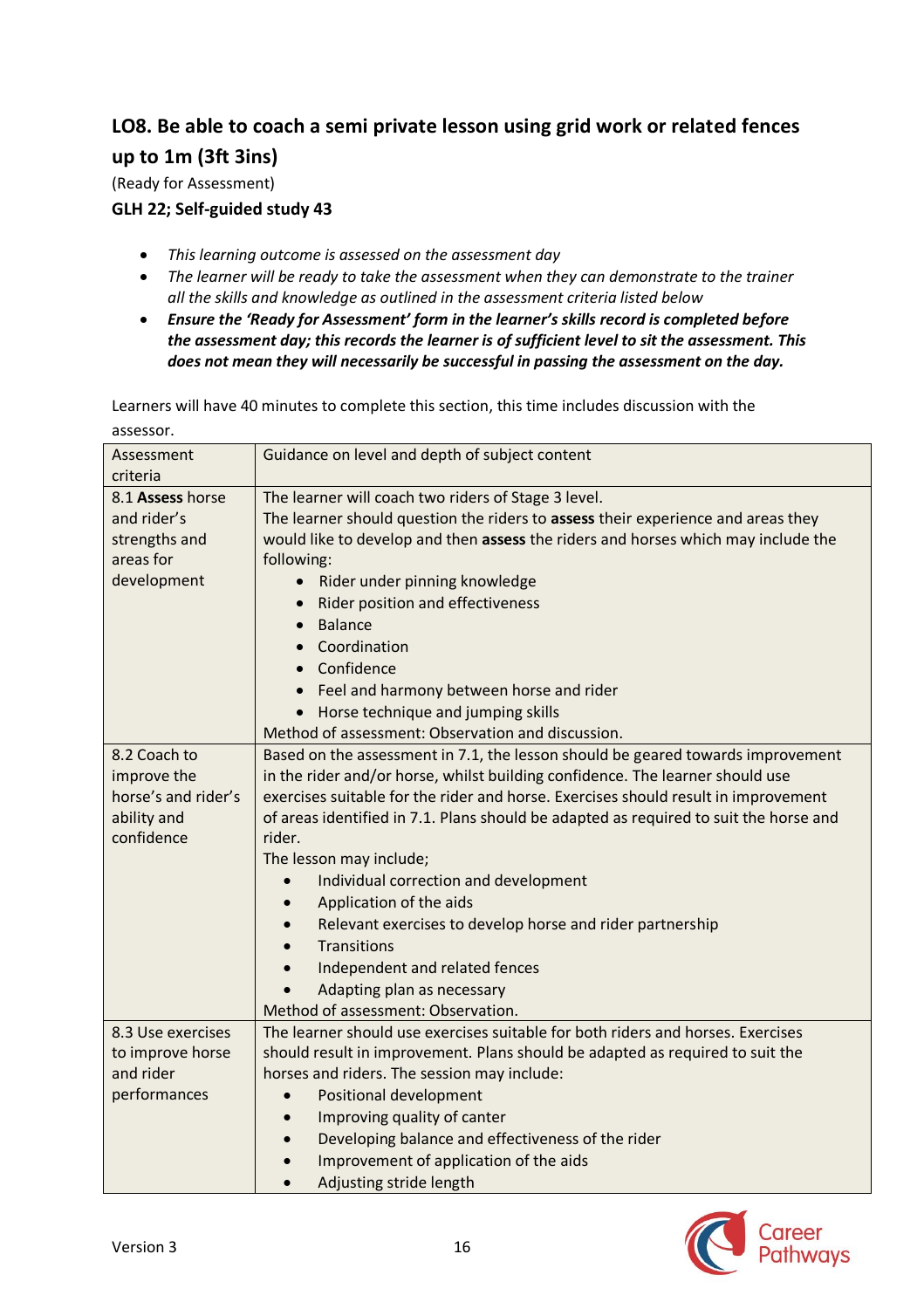|                    | Method of assessment: Observation.                                               |
|--------------------|----------------------------------------------------------------------------------|
| 8.4 Evaluate the   | The learner should be able to evaluate the session they have taught, they should |
| effectiveness of   | discuss which elements worked well and areas that may not have been as effective |
| the session        | and how these may be developed.                                                  |
|                    | <b>Evaluation may include:</b>                                                   |
|                    | Reflect on content of session                                                    |
|                    | Logical sequence and timing                                                      |
|                    | <b>Delivery</b>                                                                  |
|                    | Assessment                                                                       |
|                    | Feedback<br>$\bullet$                                                            |
|                    | Debate effectiveness of exercises chosen                                         |
|                    | Identify strategies to improve personal performance                              |
|                    | Method of assessment: Discussion.                                                |
| 8.5 Provide a plan | The learner should discuss with the assessor a plan for the development of the   |
| for future         | riders, this may include:                                                        |
| development        | Detail of strengths and weaknesses of riders<br>$\bullet$                        |
|                    | Suggestions for improvement                                                      |
|                    | Action plan including selection of exercises, time frames, goals                 |
|                    | Method of assessment: Discussion.                                                |

## **LO9. Be able to coach a private dressage lesson at Elementary level**

(Ready for Assessment)

## **GLH 22; Self-guided study 43**

- *This learning outcome is assessed on the assessment day*
- *The learner will be ready to take the assessment when they can demonstrate to the trainer all the skills and knowledge as outlined in the assessment criteria listed below*
- *Ensure the 'Ready for Assessment' form in the learner's skills record is completed before the assessment day; this records the learner is of sufficient level to sit the assessment. This does not mean they will necessarily be successful in passing the assessment on the day.*

| Assessment        | Guidance on level and depth of subject content                                     |
|-------------------|------------------------------------------------------------------------------------|
| criteria          |                                                                                    |
| 9.1 Assess the    | The learner will coach a rider who is working at Elementary level dressage.        |
| horse and rider   | The learner should question the rider to assess their experience and then assess   |
| strengths and     | the rider and horse strengths and areas for development which may include the      |
| areas for         | following:                                                                         |
| development       | Rider's under pinning knowledge<br>$\bullet$                                       |
|                   | <b>Rider position</b>                                                              |
|                   | <b>Balance</b>                                                                     |
|                   | Coordination                                                                       |
|                   | Confidence                                                                         |
|                   | Relationship between horse and rider                                               |
|                   | Method of assessment: Observation and discussion.                                  |
| 9.2 Coach to      | Based on the assessment in 9.1, the session should be geared towards               |
| improve horse     | improvement in the rider and horse, whilst building confidence. The learner should |
| and rider ability | use exercises suitable for the rider and horse. Exercises should result in         |

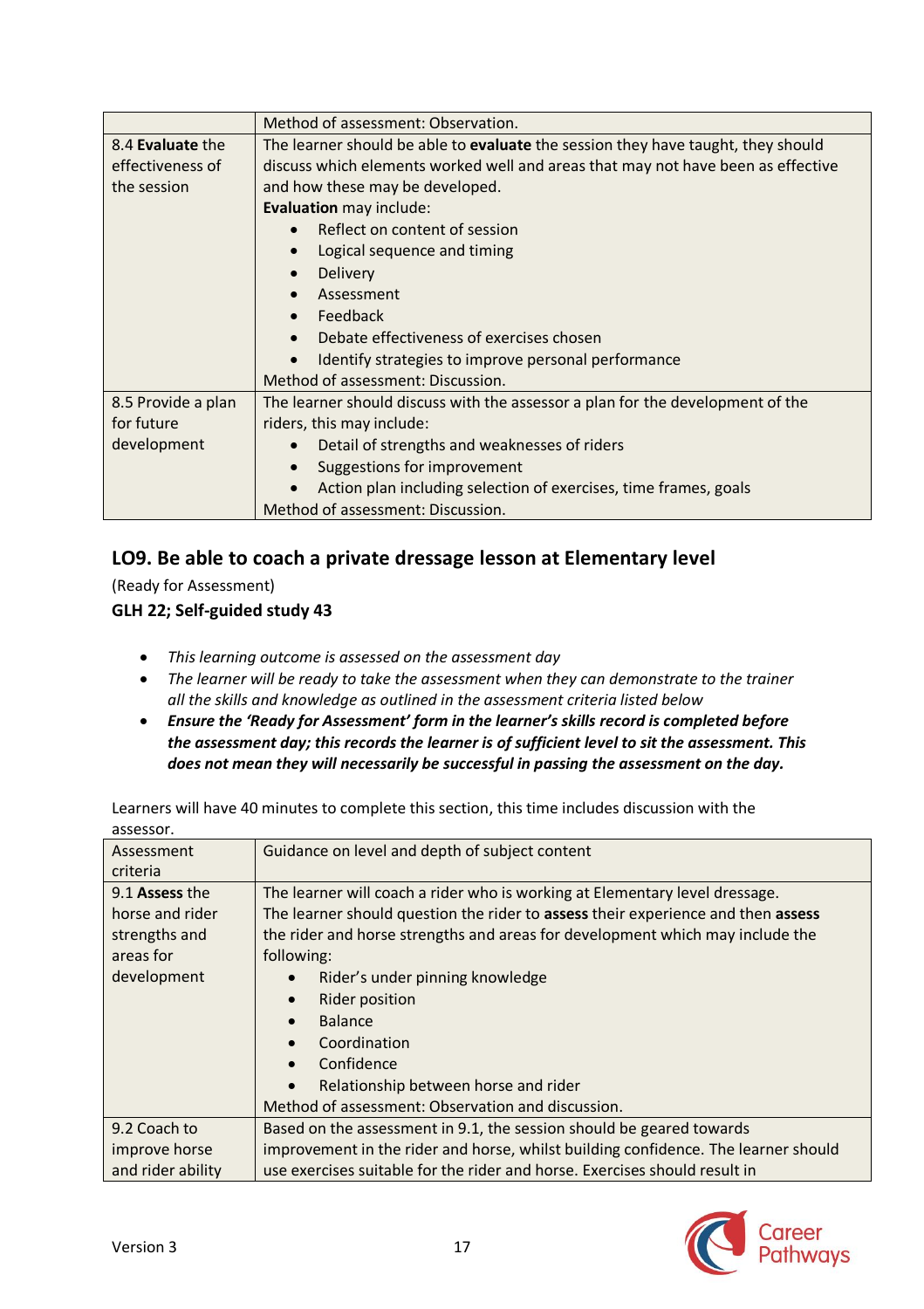| and confidence    | improvement of areas identified in 7.1.                                                  |
|-------------------|------------------------------------------------------------------------------------------|
|                   |                                                                                          |
|                   | The session may include;                                                                 |
|                   | Correction and development                                                               |
|                   | Positional development                                                                   |
|                   | Develop balance and effectiveness of the rider                                           |
|                   | Application of the aids                                                                  |
|                   | Adapting plan as necessary                                                               |
|                   | Method of assessment: Observation.                                                       |
| 9.3 Use exercises | The learner should use exercises suitable for the rider and horse. Exercises should      |
| to improve rider  | result in improvement of areas identified in 9.1. Plans should be adapted as             |
| and horse         | required to suit the horse and rider.                                                    |
| performance       | Exercises may include :                                                                  |
|                   | Simple changes                                                                           |
|                   | Developing medium paces                                                                  |
|                   | Developing turn about/on the forehand                                                    |
|                   | Rein back                                                                                |
|                   | Shoulder fore/in                                                                         |
|                   | Turn about the haunches/pirouettes in walk                                               |
|                   | <b>Direct transitions</b>                                                                |
|                   | Counter canter                                                                           |
|                   | Method of assessment: Observation.                                                       |
| 9.4 Evaluate the  | The learner should be able to evaluate the session they have taught, they should         |
| effectiveness of  | discuss which elements worked well and areas that may not have been as effective         |
| the session       | and how these may be developed.                                                          |
|                   | Evaluation may include:                                                                  |
|                   | Reflection on content of session<br>$\bullet$                                            |
|                   | Logical sequence and timing                                                              |
|                   | Delivery                                                                                 |
|                   | Feedback                                                                                 |
|                   | Effectiveness of exercises chosen                                                        |
|                   | Identify strategies to improve personal performance<br>Method of assessment: Discussion. |
| 9.5 Provide a     | The learner should discuss with the assessor a plan for the development of the           |
| plan for future   | rider, this may include;                                                                 |
| development       | Detail of strengths and weakness of rider                                                |
|                   | Suggestions for improvement                                                              |
|                   | Action plan including selection of exercises, time frames, goals                         |
|                   | Method of assessment: Discussion.                                                        |

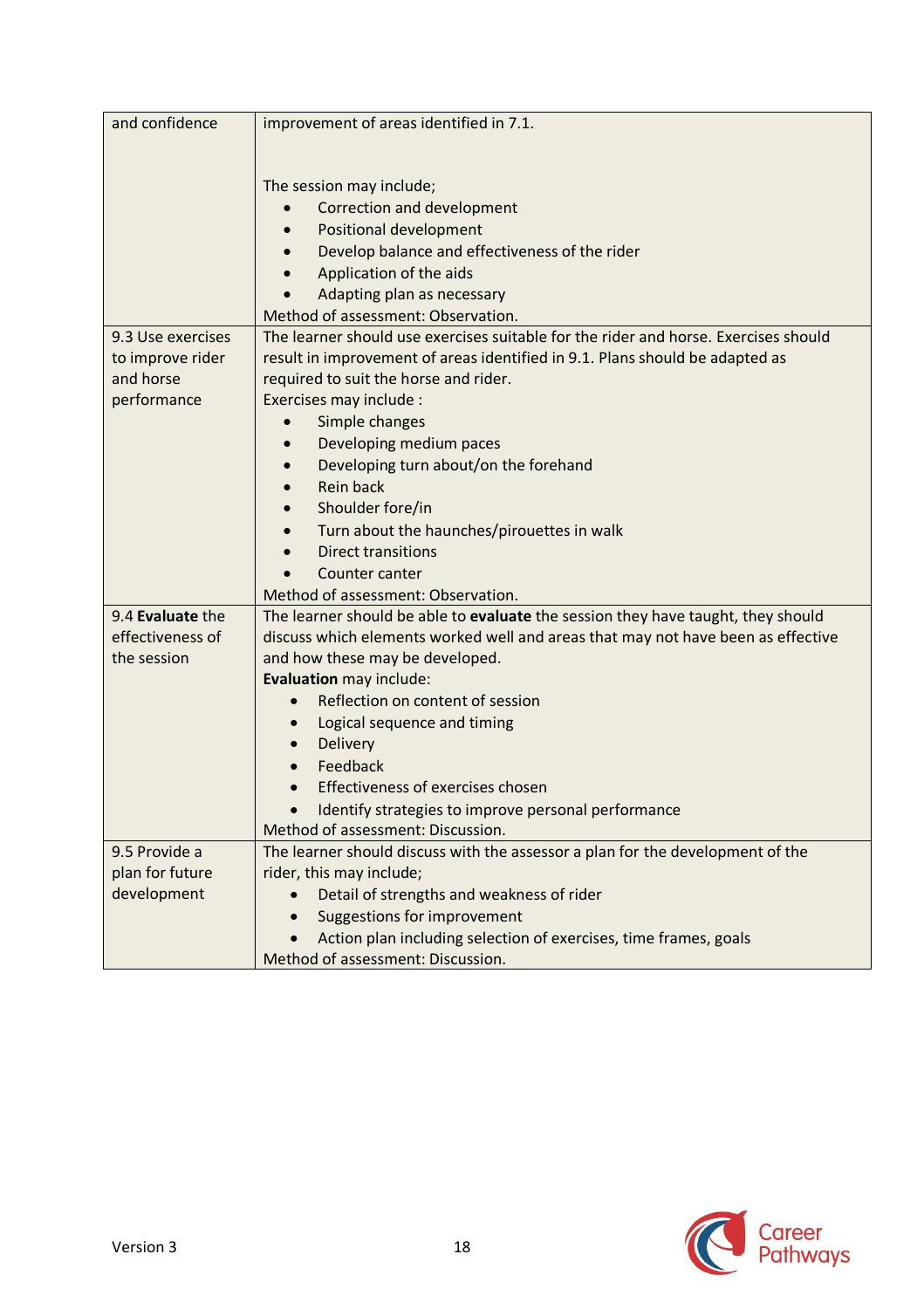## **LO10. Be able to coach a semi private arena eventing lesson over fences up to 1.10m (3ft 7ins)**

(Ready for Assessment)

## **GLH 22; Self-guided study 43**

- *This learning outcome is assessed on the assessment day*
- *The learner will be ready to take the assessment when they can demonstrate to the trainer all the skills and knowledge as outlined in the assessment criteria listed below*
- *Ensure the 'Ready for Assessment' form in the learner's skills record is completed before the assessment day; this records the learner is of sufficient level to sit the assessment. This does not mean they will necessarily be successful in passing the assessment on the day.*

Learners will have 40 minutes to complete this section, this time includes discussion with the assessor.

The learner should coach the riders through progressive exercises to develop their riding of at least one of the following:

- Angled fences set at a related distance
- Corner fences set at a related distance
- Skinny fences set at a related distance
- Fences on a curved line or lines
- Fences set at a related distance requiring different canter approaches (for example, spread to skinny)

From the fences available the learner will select the exercises for their riders. The learner should walk the course before the lesson begins. Then they should tell the assessor what they would like to do and how they will use the fences available. The learner should ensure they arrive to the assessment venue in plenty of time so they can walk the course before their assessment.

| Assessment      | Guidance on level and depth of subject content                                                 |
|-----------------|------------------------------------------------------------------------------------------------|
| criteria        |                                                                                                |
| 10.1 Assess     | The learner will coach two riders of Stage 3 level.                                            |
| horse and rider | The learner should question the rider to <b>assess</b> their experience and then <b>assess</b> |
| strengths and   | the rider and horse strengths and areas for development which may include the                  |
| areas for       | following:                                                                                     |
| development     | Rider underpinning knowledge<br>$\bullet$                                                      |
|                 | Rider position and effectiveness<br>$\bullet$                                                  |
|                 | <b>Balance</b>                                                                                 |
|                 | Coordination<br>$\bullet$                                                                      |
|                 | Confidence                                                                                     |
|                 | Horse technique and jumping skills                                                             |
|                 | Method of assessment: Observation and discussion.                                              |
| 10.2 Coach to   | Based on the assessment in 10.1, the lesson should be geared towards                           |
| improve the     | improvement in the riders and horses, whilst building confidence.                              |
| horse and rider |                                                                                                |
| ability and     | The lesson may include;                                                                        |
| confidence      | Individual correction and development                                                          |
|                 | Application of the aids                                                                        |
|                 | Relevant exercises to develop horse and rider partnership                                      |

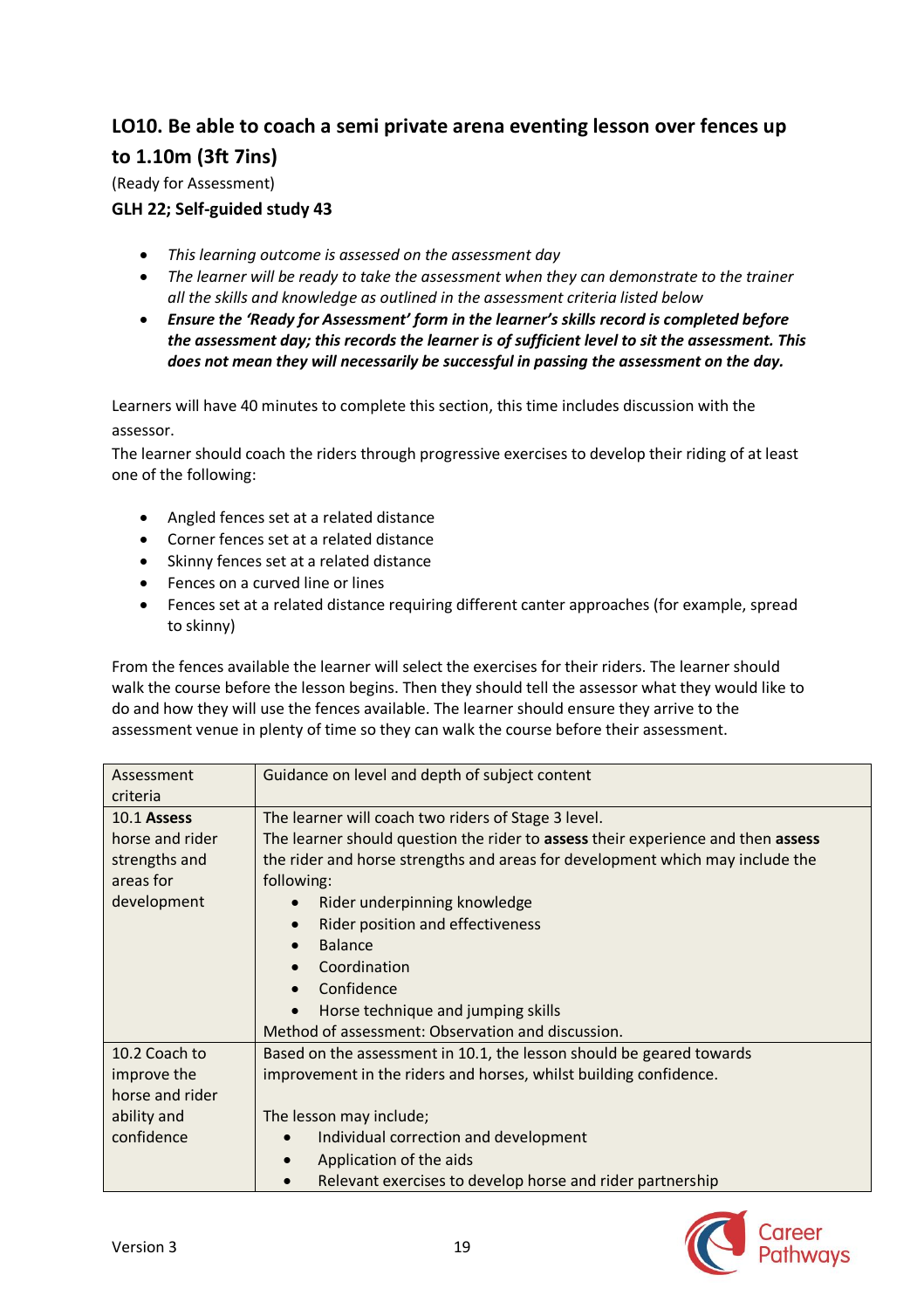|                   | Transitions<br>$\bullet$                                                          |
|-------------------|-----------------------------------------------------------------------------------|
|                   | Independent and related fences                                                    |
|                   | Method of assessment: Observation.                                                |
| 10.3 Use          | The learner should use exercises suitable for the riders and horses. Exercises    |
| exercises to      | should result in improvement of areas identified in 10.1. Plans should be adapted |
| improve horse     | as required to suit the horses and riders.                                        |
| and rider         | Exercises may include:                                                            |
| performances      | Positional development                                                            |
|                   | Developing the quality of canter                                                  |
|                   | Developing balance and effectiveness of the rider                                 |
|                   | Application of the aids                                                           |
|                   | Adjusting stride length                                                           |
|                   | Independent and related fences                                                    |
|                   | Method of assessment: Observation.                                                |
| 10.4 Evaluate     | The learner should be able to evaluate the session they have taught, they should  |
| the effectiveness | discuss which elements worked well and areas that may not have been as effective  |
| of the session    | and how these may be developed.                                                   |
|                   | Evaluation may include:                                                           |
|                   | Reflection on content of session                                                  |
|                   | Logical sequence and timing                                                       |
|                   | Delivery                                                                          |
|                   | Feedback                                                                          |
|                   | Effectiveness of exercises chosen                                                 |
|                   | Identify strategies to improve personal performance                               |
|                   | Method of assessment: Discussion.                                                 |
| 10.5 Provide a    | The learner should discuss with the assessor a plan for the development of the    |
| plan for future   | riders, this may include;                                                         |
| development       | Detail of strengths and weaknesses of riders<br>$\bullet$                         |
|                   | Make suggestions for improvement<br>$\bullet$                                     |
|                   | Share action plan including selection of exercises, time frames, goals            |
|                   | Method of assessment: Discussion.                                                 |

## **LO11. Be able to coach a semi private dressage lesson at Novice Level**

(Ready for Assessment)

## **GLH 22; Self-guided study 43**

- *This learning outcome is assessed on the assessment day*
- *The learner will be ready to take the assessment when they can demonstrate to the trainer all the skills and knowledge as outlined in the assessment criteria listed below*
- *Ensure the 'Ready for Assessment' form in the learner's skills record is completed before the assessment day; this records the learner is of sufficient level to sit the assessment. This does not mean they will necessarily be successful in passing the assessment on the day.*

| Assessment          | Guidance on level and depth of subject content                                   |
|---------------------|----------------------------------------------------------------------------------|
| criteria            |                                                                                  |
| 11.1 Assess horse   | The learner will coach two riders of Stage 3 level.                              |
| and rider strengths | The learner should question the rider to assess their experience and then assess |
|                     |                                                                                  |